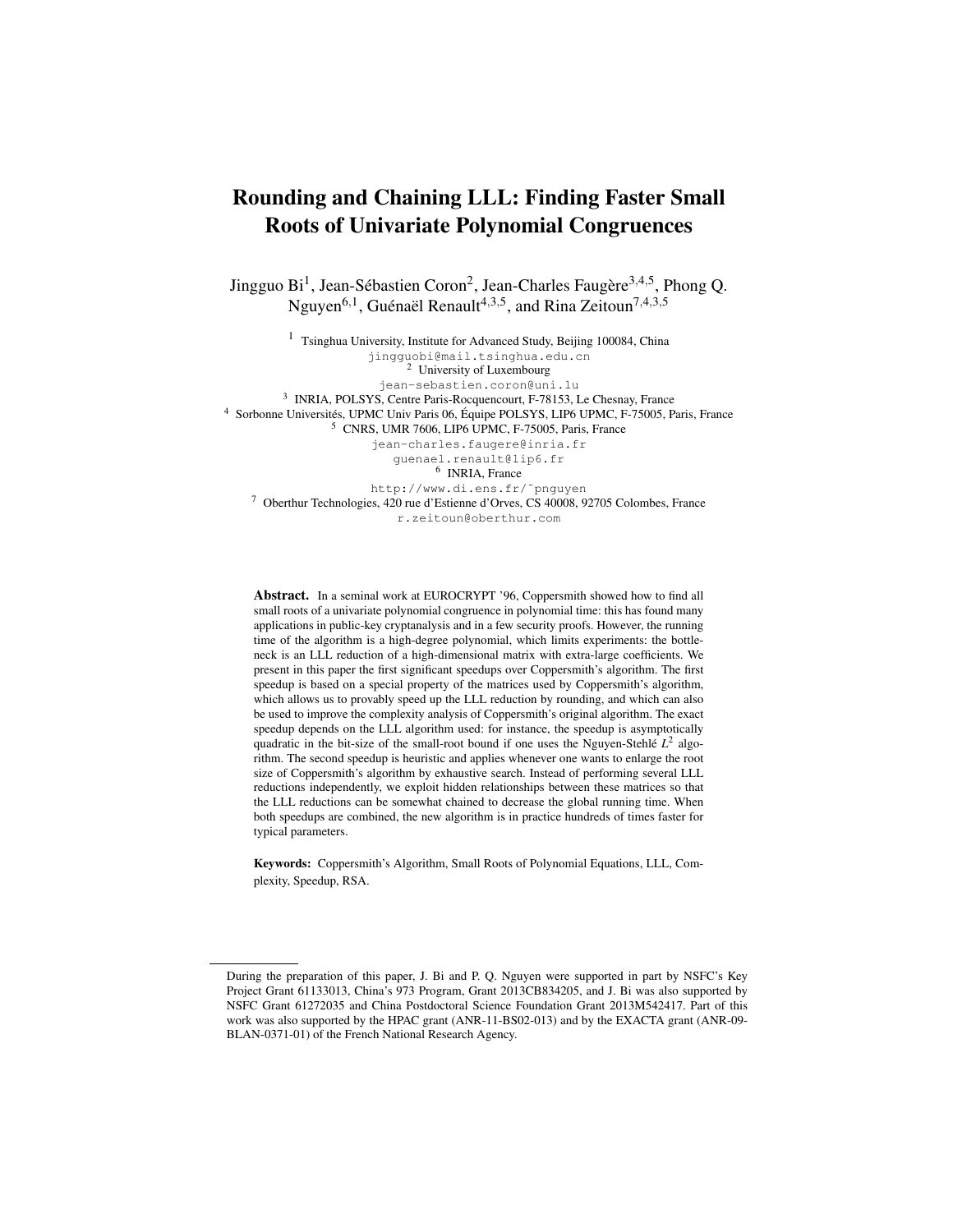# 1 Introduction

At EUROCRYPT '96, Coppersmith [7, 6, 8] showed how to find efficiently all small roots of polynomial equations (modulo an integer, or over the integers). The simplest (and perhaps most popular) result is the following: Given an integer *N* of unknown factorization and a monic polynomial  $f(x) \in \mathbb{Z}[x]$  of degree  $\delta$ , Coppersmith's lattice-based algorithm finds all integers  $x_0 \in \mathbb{Z}$  such that  $f(x_0) \equiv 0 \pmod{N}$  and  $|x_0| \le N^{1/\delta}$  in time polynomial in log *N* and  $\delta$ . This has many applications in public-key cryptanalysis (*e.g.* attacking special cases of RSA and factoring with a hint), but also in a few security proofs (such as in RSA-OAEP [22]). Accordingly, Coppersmith's seminal work has been followed up by dozens of articles (see May's survey [14] for references), which introduced new variants, generalizations, simplifications and applications.

All these small-root algorithms are based on the same idea of finding new polynomial equations using lattice basis reduction: it reduces the problem of finding small roots to finding LLL-short vectors in a lattice. This can theoretically be done in polynomial time using the LLL algorithm [13], but is by no means trivial in practice: the asymptotic running time is a high-degree polynomial, because the lattice is huge. More precisely, May's recent survey [14] gives for Coppersmith's lattice-based algorithm the complexity upper bound  $O(\delta^5 \log^9 N)$  using the Nguyen-Stehlé  $L^2$  algorithm [18] as the reduction algorithm. A careful look gives a slightly better upper bound: asymptotically, one may take a matrix of dimension  $O(logN)$ , and bit-size  $O((log^2N)/\delta)$ , resulting in a complexity upper bound  $O((\log^9 N)/\delta^2)$  using  $L^2.$  In typical applications,  $\delta$ is small  $\leq$  9 but log *N* is the bit-size of an RSA modulus, *i.e.* at least 1024 bits, which makes the theoretical running time daunting:  $\log^9 N$  is already at least 2<sup>90</sup>. For more powerful variants of Coppersmith's algorithm, the running time is even worse, because the lattice dimension and/or the bit-size increase: for instance, Coron [9] gives the upper bound  $O(\log^{11} W)$  for finding small roots over bivariate equations over the integers (*W* plays a role similar to *N* in the univariate congruence case), using *L* 2 .

The bottleneck of all Coppersmith-type small-root algorithms is the LLL reduction. Despite considerable attention, no significant improvement on the running time has been found, except that LLL algorithms have improved since [8], with the appearance of  $L^2$  [18] and  $\tilde{L}^1$  [20]. And this issue is reflected in experiments (see [10]): in practice, one settles for sub-optimal parameters, which means that one can only find small roots up to a bound lower than the asymptotic bound. To illustrate this point, the celebrated Boneh-Durfee attack [1] on RSA with short secret exponent has the theoretical bound  $d \le N^{1-1/\sqrt{2}} \approx N^{0.292}$ , but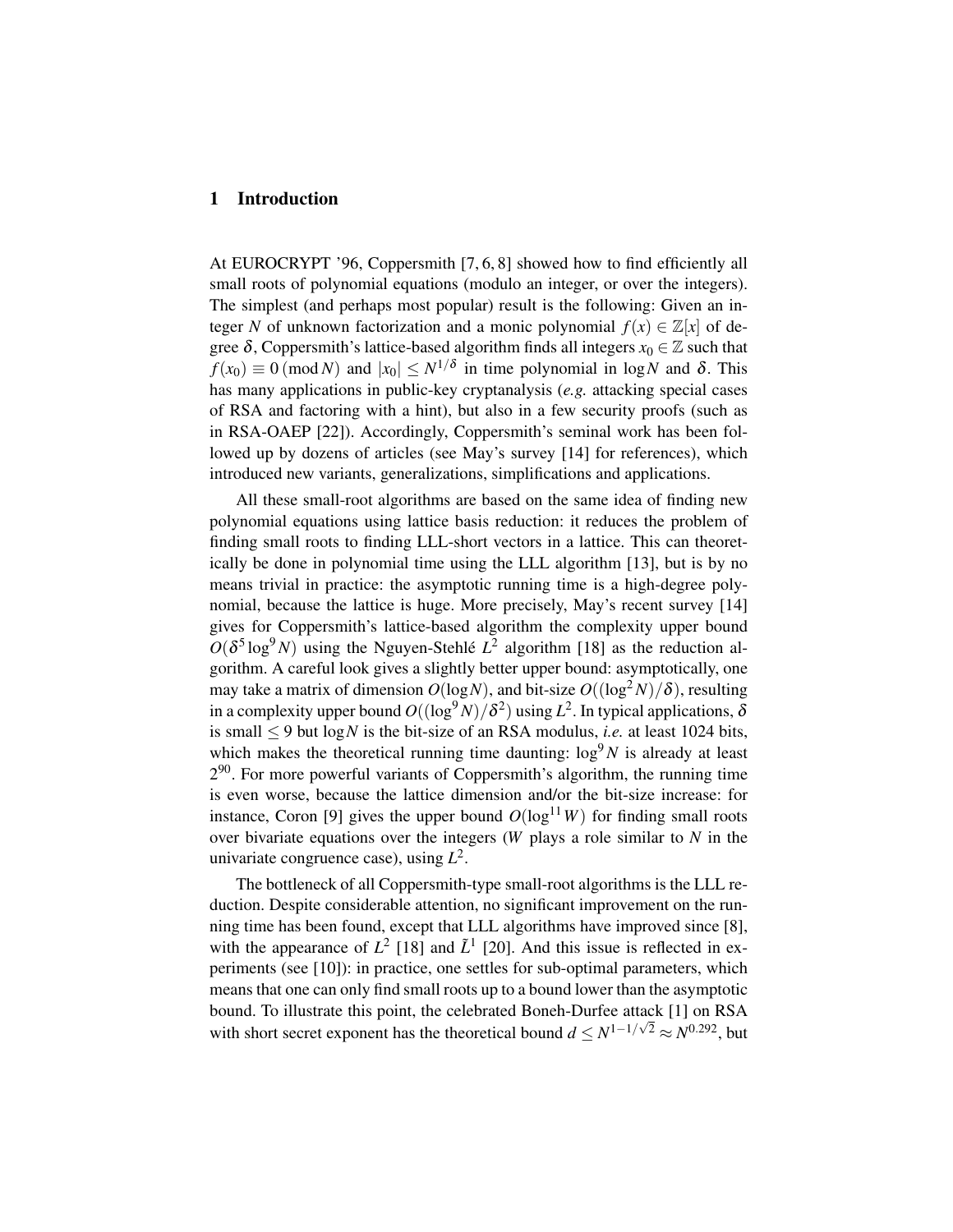the largest *d* in the Boneh-Durfee experiments is only  $d \approx N^{0.280}$  with a 1000-bit *N*, and much less for larger *N*, *e.g.*  $d \approx N^{0.265}$  for 4000-bit *N*.

OUR RESULTS. We present two speedups over Coppersmith's algorithm for finding small roots of univariate polynomial congruences, which can be combined in practice.

The first speedup is provable and depends on the LLL algorithm used: if one uses  $L^2$  [18], the total bit-complexity is upper bounded by  $O(\log^7 N)$ , which gives a speedup  $\Theta((\log^2N)/\delta^2)$  quadratic in the bit-size of the small-root bound  $N^{1/\delta}$ ; and if one uses  $\tilde{L}^1$ , the total complexity is upper bounded by  $O(\log^{6+\epsilon} N)$ for any  $\varepsilon > 0$  using fast integer arithmetic, which gives a speedup  $O((\log N)/\delta)$ linear in the bit-size of the small-root bound  $N^{1/\delta}$ . This speedup comes from combining LLL reduction with rounding: instead of LLL-reducing directly a matrix with huge entries, we suitably round the coefficients before LLL reduction to make them much smaller, and show that the LLL output allows to derive sufficiently short vectors in the original lattice. In practice, this means that for any instantiation of Coppersmith's algorithm achieving a small-root bound *X*, we can drastically reduce the size of the coefficients of the matrix to be LLL-reduced and achieve essentially the same small-root bound: asymptotically, the bit-size is reduced by a factor  $(\log N)/\delta$ , which implies that the speedup is quadratic when using the popular  $L^2$  algorithm, or quasi-linear using the more theoretical  $\tilde{L}^1$  algorithm. This rounding strategy is very natural, but it is folklore that it fails in the worst case: when an arbitrary non-singular matrix is rounded, it may even become singular, and the situation is worse for LLL reduction. However, we show that a well-chosen rounding strategy surprisingly works for the special matrices used by Coppersmith's algorithm: this is because the matrices to be reduced are triangular matrices whose diagonal entries are reasonably balanced, which can be exploited. Interestingly, this peculiar property can also be used to improve the complexity upper bound of Coppersmith's original algorithm, without changing the algorithm: if one uses  $\tilde{L}^1$  [20], one can obtain the same complexity upper bound as in our rounding-based algorithm, up to constants.

Our second speedup is heuristic and applies whenever one wants to enlarge the root size *X* of Coppersmith's algorithm by exhaustive search: it is wellknown that any root size *X* can be extended to *mX* by applying *m* times the algorithm on "shifted" polynomials. This enlargement is necessary when one wants to go beyond Coppersmith's bound  $N^{1/\delta}$ , but it is also useful to optimize the running time below  $N^{1/\delta}$ : beyond a certain root size below  $N^{1/\delta}$ , it is folklore that it is faster to use exhaustive search than Coppersmith's algorithm with larger parameters. In this setting, one applies Coppersmith's algorithm with the same modulus *N* but different polynomials which are all "shifts" of the initial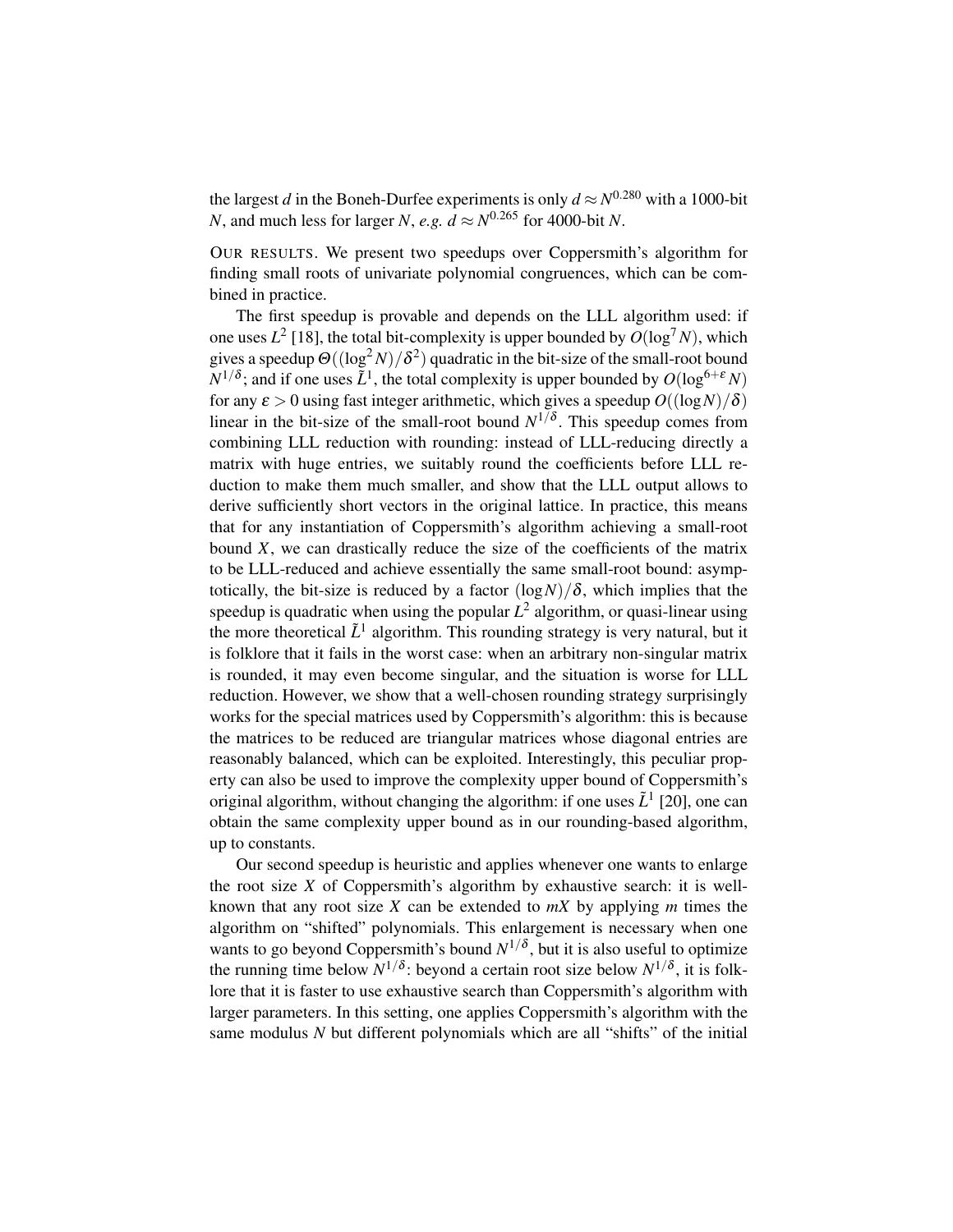polynomial  $f(x)$ :  $f_t(x) = f(X \cdot t + x)$  for varying *t*, where  $0 \le t \le N^{1/\delta}/X$ . We show that this creates hidden relationships between the matrices to be LLL reduced, which can be exploited in practice: instead of performing LLL reductions independently of say, matrices  $B_1$  and  $B_2$ , we chain the LLL reductions. More precisely, after LLL reducing  $B_1$  into a reduced basis  $C_1$ , we reduce a matrix of the form  $C_1 \times P$  for some well-chosen matrix *P*, instead of the matrix  $B_2$ . And this process can be iterated to drastically reduce the global running time.

When both speedups are combined, the new algorithm is in practice hundreds of times faster for typical parameters. Finally, our work helps to clarify the asymptotic complexity of Coppersmith's algorithm for univariate polynomial congruences. Despite the importance of the algorithm, it seems that the dependence on the polynomial degree  $\delta$  was not well-understood: as previously mentioned, May's survey [14] gave an upper bound including a factor  $\delta^5$ , and Coppersmith's journal article [8] gave an upper bound growing exponentially in δ. Our final complexity upper bound is independent of δ: it only depends on the bit-size of the modulus *N*.

Surprisingly, our improvements only apply for now to Coppersmith's algorithm for finding all small roots of polynomial univariate equations, and not to more sophisticated variants such as the gcd generalization used for factoring with a hint. This seems to be the first significant difference between Coppersmith's algorithm and its gcd generalization. It is an interesting open problem to obtain significant speedup for other small-root algorithms.

RELATED WORK. Our first speedup is based on rounding. Rounding has been used in lattice reduction before: for instance, Buchmann [2] used rounding to rigorously estimate when a computation with real lattices can be alternatively performed using integer bases; and the  $\tilde{L}^1$  [20] algorithm is also based on rounding. However, it seems that none of the previous work identified the special structure of matrices which we exploit. Our second speedup is based on chaining. Chaining has also been used in lattice reduction before, *e.g.* in the MIMO context [15], but our technique and analysis seem to be a bit different. Thus, both rounding and chaining are folklore strategies, but our work seems to be their first application to Coppersmith's algorithm.

ROADMAP. In Sect. 2, we recall background on lattices and Coppersmith's small-root algorithm. In Sect. 3, we present and analyze our first speedup of Coppersmith's algorithm: rounding LLL. In Sect. 4, we present and analyze our second speedup of Coppersmith's algorithm: chaining LLL. In Sect. 5, we present experimental results with both speedups. Finally, we discuss the case of other small-root algorithms in Sect. 6.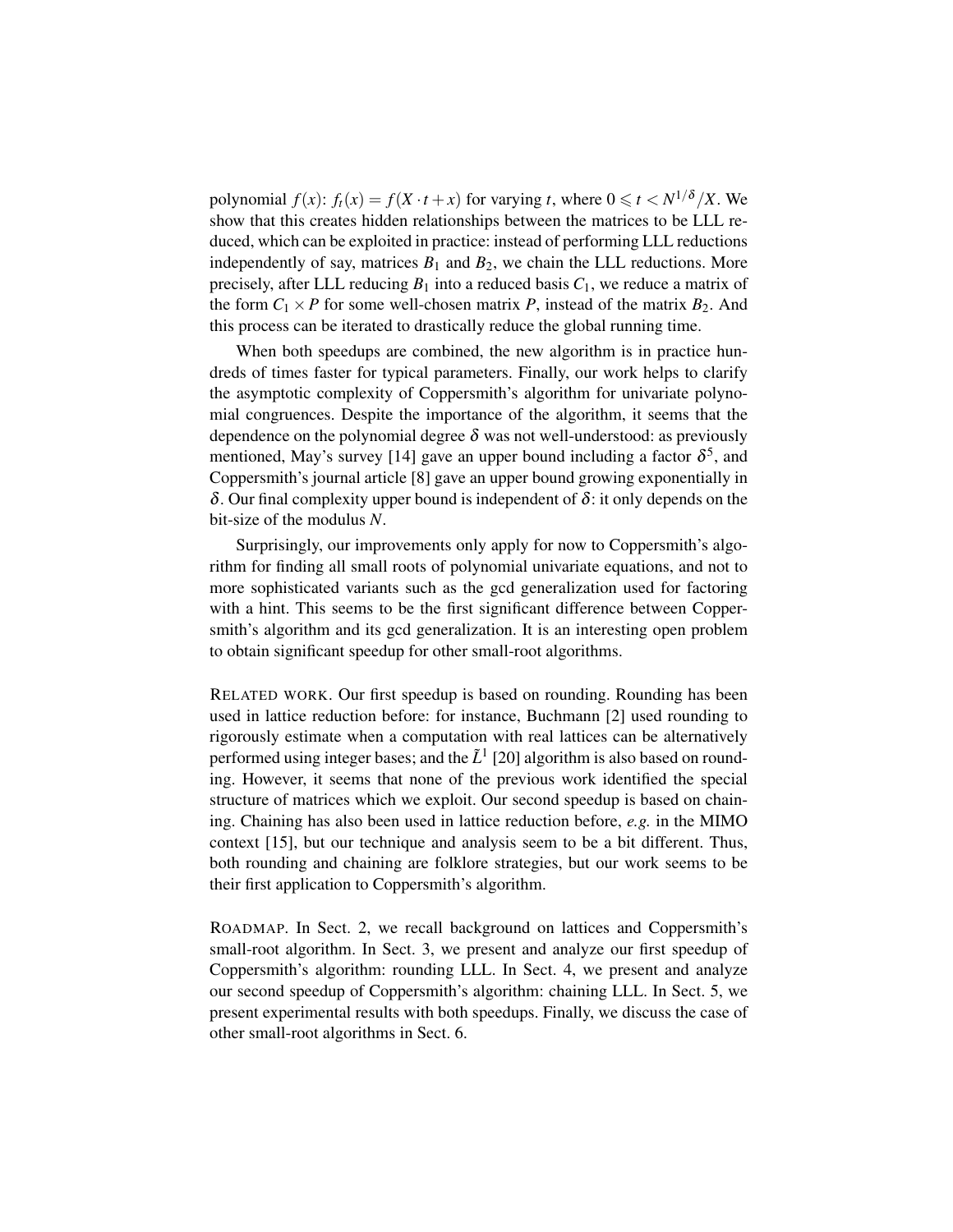We refer the reader to the full Eprint version of this paper for further details, especially for all missing proofs.

# 2 Background and Notation

We use row representation for matrices: vectors are row vectors denoted by bold lowercase letters, matrices are denoted by uppercase letters, and their coefficients are denoted by lowercase letters. All logarithms are in base 2. Let  $\| \|$ and  $\langle , \rangle$  be the Euclidean norm and inner product of  $\mathbb{R}^n$ . The Euclidean norm is naturally extended to polynomials as follows: if  $f(x) = \sum_{i=0}^{n} f_i x^i \in \mathbb{R}[x]$ , then  $||f|| = (\sum_{0 \le i \le n} f_i^2)^{1/2}$ . We use the following matrix norms: if  $M = (m_{i,j})$  is an  $n \times m$  matrix, then  $||M||_2 = \max_{||\mathbf{x}|| \neq 0} \frac{||\mathbf{x}M||}{||\mathbf{x}||}$  $\lim_{n \to \infty} ||M||_2 = \max_{\substack{\|\mathbf{x}\| \to 0}} \frac{\|\mathbf{x}M\|}{\|\mathbf{x}\|}, \text{ and } ||M||_{\infty} = \max_{1 \le j \le m} \sum_{i=1}^n |m_{i,j}|.$ Then:  $||M||_2 \le \sqrt{n} ||M||_{\infty}$ . If  $x \in \mathbb{R}$ , we denote by  $\lceil x \rfloor$  a closest integer to *x*.

# 2.1 Lattices

LATTICES. A lattice *L* is a discrete subgroup of  $\mathbb{R}^m$ : there exist  $n(\leq m)$  linearly independent vectors  $\mathbf{b}_1,\ldots,\mathbf{b}_n \in \mathbb{R}^m$  s.t. that *L* is the set  $\mathscr{L}(\mathbf{b}_1,\ldots,\mathbf{b}_n)$  of all integral linear combinations of the b*i*'s. Here, we mostly consider full-rank lattices, *i.e.*  $n = m$ . The (co-)volume of *L* is vol $(L) = \sqrt{\det(BB^t)}$  for any basis *B* of *L*, where *B*<sup>*t*</sup> denotes *B*'s transpose. If *B* is square, then  $vol(L) = |det B|$ , and if *B* is further triangular, then  $vol(L)$  is simply the product of the diagonal entries of *B* in absolute value.

GRAM-SCHMIDT ORTHOGONALIZATION. Let  $\mathbf{b}_1, \dots, \mathbf{b}_n \in \mathbb{R}^m$  be linearly independent vectors. The Gram-Schmidt orthogonalization is the family  $(\mathbf{b}_1^*,...,\mathbf{b}_n^*)$ defined recursively as:  $\mathbf{b}_1^* = \mathbf{b}_1$  and for  $i \geq 2$ ,  $\mathbf{b}_i^*$  is the component of the vector  $\mathbf{b}_i$  which is orthogonal to the linear span of  $\mathbf{b}_1, \dots, \mathbf{b}_{i-1}$ . Then  $\mathbf{b}_i^* = \mathbf{b}_i$  –  $\sum_{j=1}^{i-1} \mu_{i,j} \mathbf{b}_{j}^{\star}$ , where  $\mu_{i,j} = \langle \mathbf{b}_{i}, \mathbf{b}_{j}^{\star} \rangle / \|\mathbf{b}_{j}^{\star}\|^{2}$  for  $1 \leq j < i \leq n$ .

SIZE-REDUCTION. A basis  $B = (\mathbf{b}_1, \dots, \mathbf{b}_n)$  is *size-reduced* if its Gram-Schmidt orthogonalization satisfies  $|\mu_{i,j}| \leq 1/2$ , for all  $1 \leq j < i \leq n$ . There is a classical (elementary) algorithm which size-reduces a basis  $(\mathbf{b}_1,\ldots,\mathbf{b}_n)$  of an integer lattice  $L \subseteq \mathbb{Z}^m$ , in polynomial time, without ever modifying the Gram-Schmidt vectors  $\mathbf{b}_i^*$ : this algorithm is included in the original LLL algorithm [13] (e.g. it is the sub-algorithm RED in the description of LLL in [4]). In the special case that the input basis is (square) lower-triangular, the running-time of this size-reduction algorithm is  $O(n^3b^2)$  without fast integer arithmetic, and  $n^3\tilde{O}(b)$ using fast-integer arithmetic, where  $b = \max_{1 \le i \le n} \log ||\mathbf{b}_i||$ .

LLL AND SHORT LATTICE VECTORS. Coppersmith's small-root method requires the ability to efficiently find reasonably short vectors in a lattice. This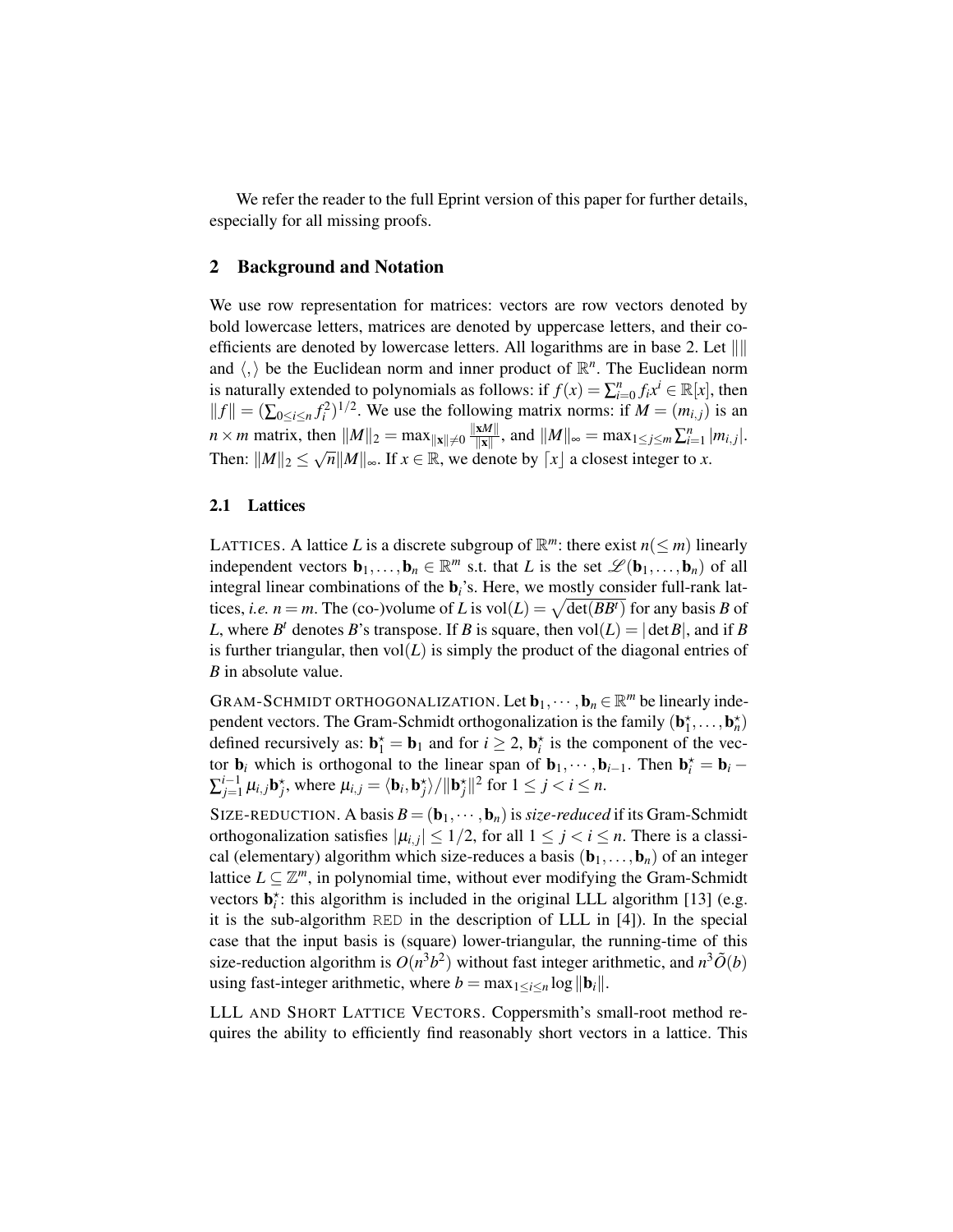can be achieved by the celebrated LLL algorithm [13] which outputs a nonzero  $\mathbf{v} \in L$  s.t.  $\|\mathbf{v}\| \le 2^{\frac{n-1}{4}}$ vol $(L)^{1/n}$ . Nguyen and Stehlé [18] introduced the  $L^2$ algorithm, a faster variant of LLL which can output similarly short vectors in time  $O(n^4m(n+b)b)$  without fast integer arithmetic. The recent  $\tilde{L}^1$  algorithm by Novocin *et al.* [20] can output similarly short vectors for a full-rank lattice in time  $O(n^{5+\epsilon}b+n^{\omega+1+\epsilon}b^{1+\epsilon})$  for any  $\epsilon > 0$  using fast integer arithmetic, where  $\omega \leq 2.376$  is the matrix multiplication complexity constant. However, this algorithm is considered to be mostly of theoretical interest for now:  $\tilde{L}^1$  is currently not implemented anywhere, as opposed to  $L^2$ . When assessing the complexity of LLL reduction, it is therefore meaningful to mention two complexities: one (closer to the real world) using  $L^2$  without fast integer arithmetic, and another using  $\tilde{L}^1$  using fast integer arithmetic and fast linear algebra.

The complexity upper bound of LLL reduction can sometimes be decreased by some polynomial factor. In particular, when the Gram-Schmidt norms of the input basis are balanced, the LLL algorithm requires fewer loop iterations than in the worst case. More precisely, [11, Th. 1.1] showed that the classical upper bound  $O(n^2b)$  on the number of iterations can be replaced by  $O\left(n^2\log\frac{\text{max}||\mathbf{b}_i^*||}{\text{min}||\mathbf{b}_i^*||}\right)$  $\frac{max \left\Vert \mathbf{b}_{i}^{\star} \right\Vert}{min \left\Vert \mathbf{b}_{i}^{\star} \right\Vert}$ .

### 2.2 Coppersmith's method for finding small roots

At EUROCRYPT '96, Coppersmith [7, 6, 8] showed how to find efficiently all small roots of polynomial equations (modulo an integer, or multivariate over the integers), which is surveyed in [14, 16]. We now review the simplest result, following the classical Howgrave-Graham approach [12]: In Sect. 6, we will discuss the main variants of this result.

Theorem 1 (Coppersmith [7, 8]). *There is an algorithm which, given as input an integer N of unknown factorization and a monic polynomial*  $f(x) \in \mathbb{Z}[x]$  *of degree*  $\delta$  *and coefficients in*  $\{0, \ldots, N-1\}$ *, outputs all integers*  $x_0 \in \mathbb{Z}$  *such that*  $f(x_0) \equiv 0 \pmod{N}$  *and*  $|x_0| \leq N^{1/\delta}$  *in time polynomial in*  $\log N$  *and*  $\delta$ *.* 

In all the paper, we consider polynomials verifying  $2 < \delta + 1 < (\log N)/2$  since other cases are trivial. Furthermore, Coppersmith's algorithm does not directly achieve the bound  $N^{1/\delta}$ : indeed, it finds efficiently all roots up to some bound  $X \left( \langle N^{1/\delta} \right)$  depending on an integer parameter  $h \geq 2$ , chosen asymptotically to be  $h = O((\log N)/\delta)$ . When *h* is sufficiently large, then *X* becomes sufficiently close to  $N^{1/\delta}$  so that one can find all roots up to  $N^{1/\delta}$ . However, it is wellknown that the bound  $X = N^{1/\delta}$  should not be reached by taking such a large *h*. Instead, it is faster to use a smaller *h*, and perform exhaustive search on the most significant bits of the solutions (see Section 4 for more details).

We now explain Coppersmith's algorithm. The core idea consists in reducing the problem to solving univariate polynomial equations over the integers, by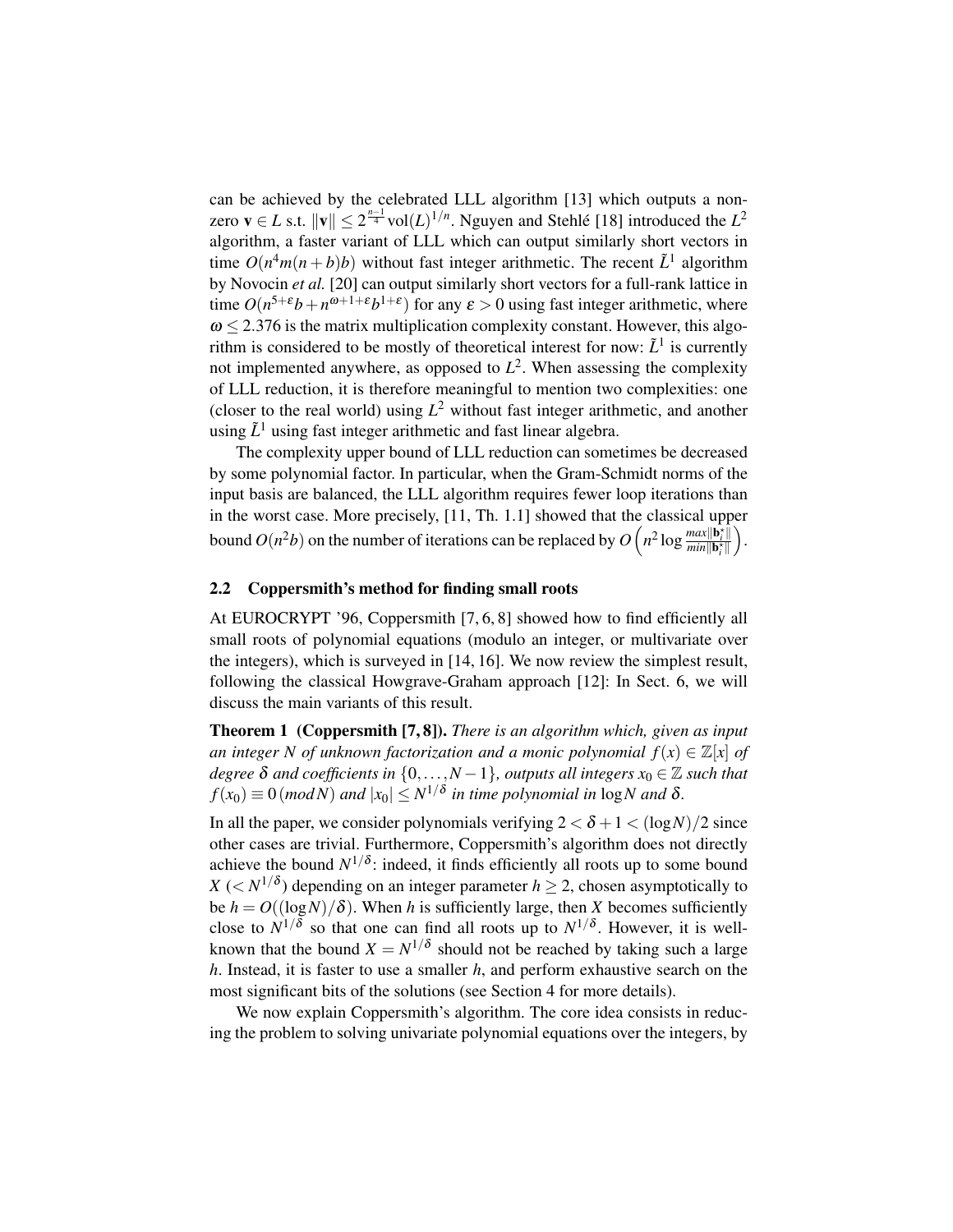transforming modular roots into integral roots. More precisely, it constructs a polynomial  $g(x) \in \mathbb{Z}[x]$  such that: if  $x_0 \in \mathbb{Z}$  is such that  $f(x_0) \equiv 0 \pmod{N}$  and  $|x_0| \le X$ , then  $g(x_0) = 0$  and can be solved easily over  $\mathbb{Z}$ . To do so, it uses the following elementary criterion:

**Lemma 1** (**Howgrave-Graham [12]**). Let  $g(x) \in \mathbb{Z}[x]$  be a polynomial with at *most n non-zero coefficients. Let M be an integer*  $\geq$  1*. Assume that*  $||g(xX)||$  < √ *M*  $\frac{1}{n}$  for some  $X \in \mathbb{R}$ . If  $x_0 \in \mathbb{Z}$  is such that  $g(x_0) \equiv 0 \, (\text{{\it mod }} M)$  and  $|x_0| \leq X$ , then  $g(x_0) = 0.$ 

Lemma 1 will be used with  $M = N^{h-1}$  and  $g(x)$  found by lattice reduction. Let *h*  $\geq$  2 be an integer and define the following family of *n* = *h* $\delta$  polynomials:

$$
g_{i,j}(x) = (x)^j N^{h-1-i} f^i(x) \quad 0 \le i < h, 0 \le j < \delta \tag{1}
$$

These *n* polynomials satisfy: if  $f(x_0) \equiv 0 \pmod{N}$  for some  $x_0 \in \mathbb{Z}$ , then  $g_{i,j}(x_0) \equiv 0$ 0 (mod  $N^{h-1}$ ). In order to apply Lemma 1 for a bound  $X \ge 1$  to be determined later, Coppersmith's algorithm constructs the *n*-dimensional lattice *L* spanned by the rows of the  $n \times n$  matrix *B* formed by the *n* coefficient vectors of  $g_{i,j}(xX)$ , where the polynomials are ordered by increasing degree (*e.g.*) in the order  $(i, j) = (0, 0), (0, 1), \cdots, (0, \delta - 1), (1, 0), \cdots (h - 1, \delta - 1)$  and the coefficients are ordered by increasing monomial degree: the first coefficient is thus the constant term of the polynomial. The matrix *B* is lower triangular, and its *n* diagonal entries are:

$$
\left(N^{h-1},N^{h-1}X,\ldots,N^{h-1}X^{\delta-1},\ldots,N^{0}X^{\delta h-\delta},\ldots,N^{0}X^{\delta h-2},N^{0}X^{\delta h-1}\right),\quad(2)
$$

because  $f(x)$  is monic. In other words, the exponent of *X* increases by one at each row, while the exponent of *N* decreases by one every  $\delta$  rows. It follows that  $vol(L) = det(B) = N^{\frac{1}{2}n(h-1)} X^{\frac{1}{2}n(n-1)}$ . The LLL algorithm is applied to the matrix *B*, which provides a non-zero polynomial  $v(x) \in \mathbb{Z}[x]$  such that  $\|v(xX)\| \leq 2^{\frac{n-1}{4}} \text{vol}(L)^{\frac{1}{n}} = 2^{\frac{n-1}{4}} N^{\frac{n-1}{2}} X^{\frac{n-1}{2}}$ . It follows that the polynomial  $v(x)$ satisfies Lemma 1 with  $M = N^{h-1}$  and  $g(x) = v(x)$  if  $X \leq \frac{1}{\sqrt{2}}$  $\frac{1}{2}N^{\frac{h-1}{n-1}}(n+1)^{-\frac{1}{n-1}}.$ The dimension of *B* is  $n = h\delta$ , and the entries of the matrix *B* have bit-size  $O(h \log N)$ , therefore the running time of  $L^2$  without fast integer arithmetic is  $O(\delta^6 h^7 \log N + \delta^5 h^7 \log^2 N)$ , which is  $O(\delta^5 h^7 \log^2 N)$  because  $\delta + 1 < (\log N)/2$ , and the running time of  $\tilde{L}^1$  is  $O(h^{6+\varepsilon} \delta^{5+\varepsilon} \log N + h^{\omega+2+2\varepsilon} \delta^{\omega+1+\varepsilon} \log^{1+\varepsilon} N)$  for any  $\varepsilon > 0$  using fast integer arithmetic and  $\tilde{L}^1$ , where  $\omega \le 2.376$  is the matrix multiplication complexity constant. We obtain the following concrete version of Th. 1: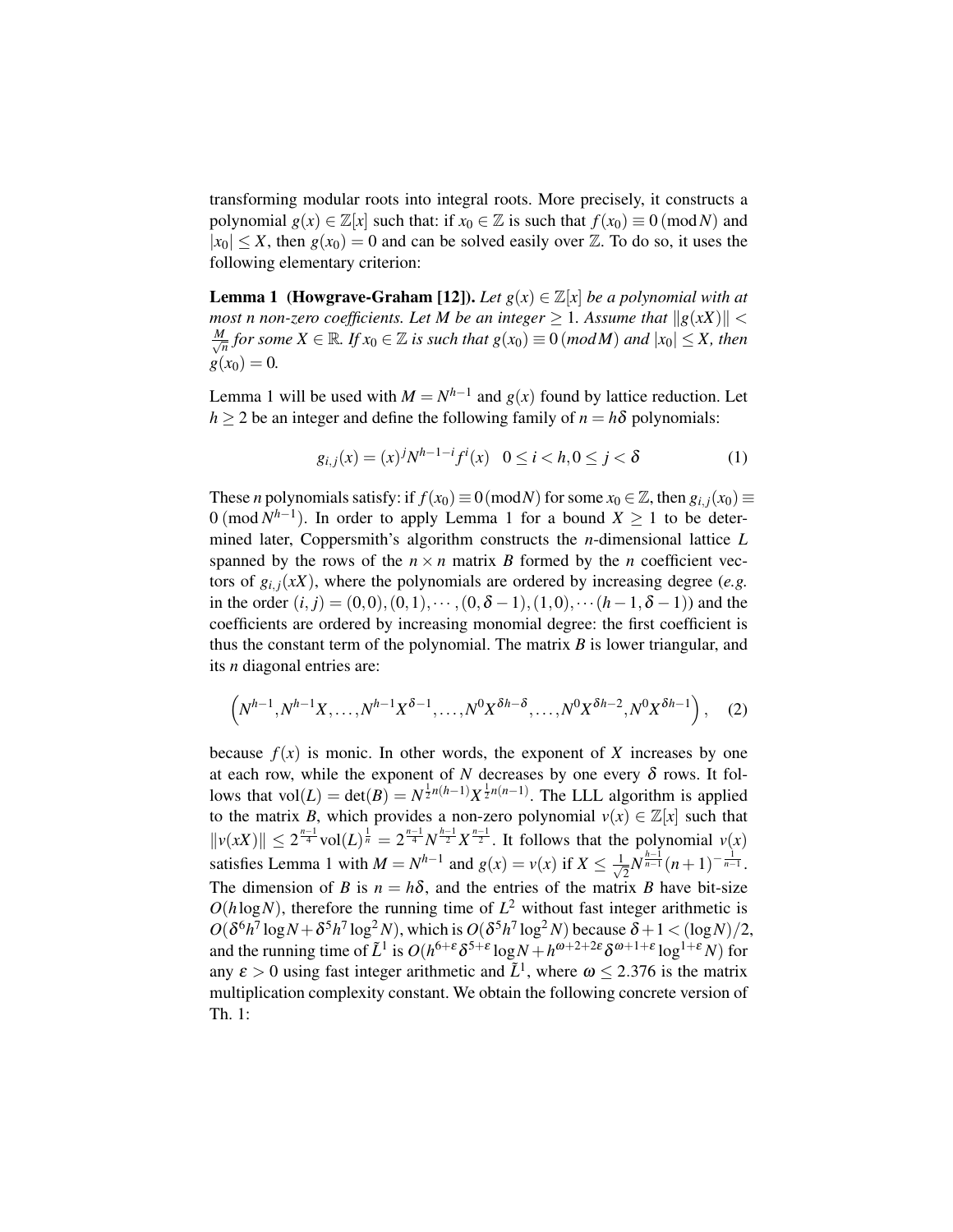**Corollary 2** *Coppersmith's algorithm of Th. 1 with h* =  $\log N/\delta$  *and X* =  $\lfloor 2^{-1/2} N^{\frac{h-1}{n-1}} (n+1)^{-\frac{1}{n-1}} \rfloor$  *runs in time O*( $(\log^9 N)/\delta^2$ ) *without fast integer arith*metic using  $L^2$ , or  $O((\log^{7+\epsilon} N)/\delta)$  for any  $\epsilon > 0$  using fast integer arithmetic and  $\tilde{L}^1$ .

*Sketch of Proof:* One can show that the cost of the root computation step performed at the end of Coppersmith's algorithm is less than the one of the LLL reduction. Moreover the number of loop iterations performed by Coppersmith's algorithm to find all solutions smaller than  $N^{1/\delta}$  by exhaustive search is at most  $O(N^{1/\delta}/X)$  which can be shown to be  $O(1)$ . Thus, from the analysis preceding Cor. 2, the asymptotic complexity of Coppersmith's algorithm is the one of one call to LLL  $(L^2 \text{ or } L^1)$ , with  $h = \lfloor \log N/\delta \rfloor$ .

We will later see that the complexity upper bounds of Cor. 2 with  $L^2$  and  $\tilde{L}^1$  can actually be decreased. Indeed, we will uncover a special property of Coppersmith's matrix (see Lemma 2), which implies that  $O\left(\frac{max||\mathbf{b}_i^*||}{min||\mathbf{b}_i^*||}\right)$  $\frac{\max \left\Vert \mathbf{b}_{i}^{\star} \right\Vert}{\min \left\Vert \mathbf{b}_{i}^{\star} \right\Vert}$   $= O(N),$  so that the number of loop iterations  $O\left(n^2 \log \frac{\max ||\mathbf{b}_i^*||}{\min ||\mathbf{b}_i^*||}\right)$  $\frac{max \|\mathbf{b}_{i}^{*}\|}{min \|\mathbf{b}_{i}^{*}\|}$  on the input basis used by Coppersmith's algorithm is  $O(n^2 \log N)$  instead of the all-purpose bound  $O(n^2h \log N)$  [11]. By taking this observation into account, the upper bounds  $O((\log^8 N)/\delta)$  and  $O(\log^{6+\epsilon} N)$  are respectively achieved for the *L*<sup>2</sup> and  $\tilde{L}^1$  algorithms. In the sequel, we present another method improving Cor. 2, based on the same special property of Coppersmith's matrix, and which can be easily implemented.

# 3 Speeding up Coppersmith's Algorithm by Rounding

Our first main results is the following speedup over Coppersmith's algorithm:

Theorem 3. *There is an algorithm (namely, Alg. 1) which, given as input an integer N of unknown factorization and a monic polynomial*  $f(x) \in \mathbb{Z}[x]$  *of degree*  $\delta$  *and coefficients in*  $\{0,\ldots,N-1\}$ *, outputs all integers*  $x_0 \in \mathbb{Z}$  *such that*  $f(x_0) \equiv 0 \, (\text{mod } N)$  and  $|x_0| \le N^{1/\delta}$  in time  $O(\log^7 N)$  without fast integer arith*metic using the L*<sup>2</sup> *algorithm [18], or*  $O(log^{6+\epsilon} N)$  *for any*  $\epsilon > 0$  *using fast integer arithmetic and the*  $\tilde{L}^1$  *algorithm [20] in Step 7.* 

# 3.1 Rounding for Coppersmith's Algorithm

The bottleneck of Coppersmith's algorithm is the LLL reduction of the matrix *B*, whose dimension is  $n = h\delta$ , and whose entries have bit-size  $O(h \log N)$ . Asymptotically, we have  $h = O(\log N/\delta)$  so the dimension is  $O(\log N)$  and the bit-size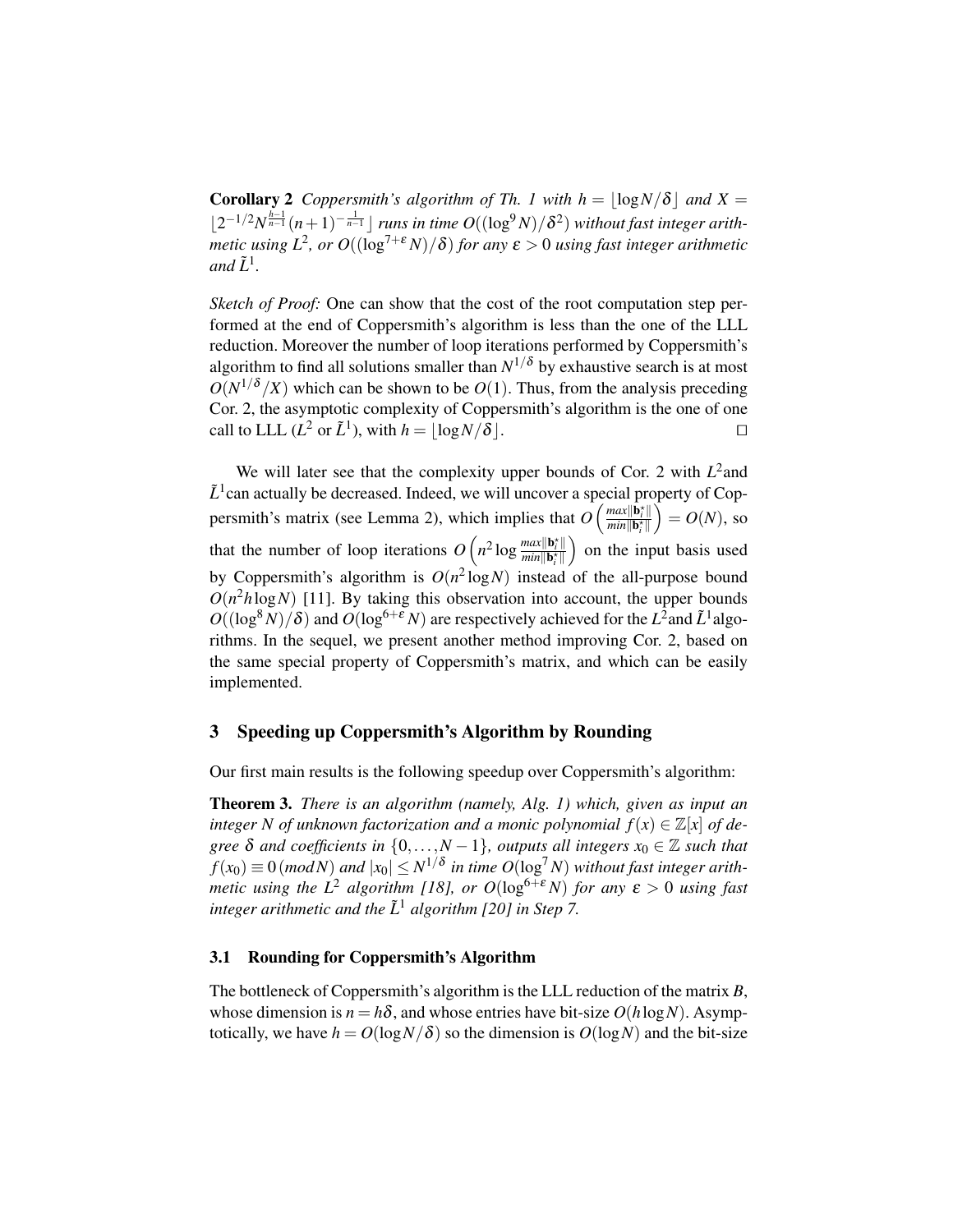is  $O((\log^2 N)/\delta)$ . We will modify Coppersmith's algorithm in such a way that we only need to LLL-reduce a matrix of the same dimension but with much smaller entries, namely bit-length *O*(log*N*).

To explain the intuition behind our method, let us first take a closer look at the matrix *B* an uncover one of its special property:

**Lemma 2.** Let  $X \leq N^{1/\delta}$ . The maximal diagonal coefficient of Coppersmith's *matrix B is N<sup>h−1</sup>X* $^{\delta-1}$  < *N<sup>h</sup>*, the minimal diagonal coefficient is  $X^{h\delta-\delta}\leq N^{h-1}$ ,  $\int \frac{M^{h-1}X^{\delta-1}}{X^{h\delta-\delta}} \geq N^{1-1/\delta}$  if  $h \geq 2$ . Furthermore, if  $X \geq \Omega(N^{\frac{h-1}{n-1}})$ ,  $h \geq 2$  and  $h\delta =$  $O(\log N)$  *then*  $X^{h\delta-\delta} \geq N^{h-O(1)}$ 

*Proof.* The ratio  $\frac{N^{h-1}X^{\delta-1}}{V^{h\delta-\delta}}$  $\frac{N_{h-1}X^{\delta-1}}{X^{h\delta-\delta}}$  is exactly  $N^{h-1}/X^{h\delta-2\delta+1}$  which is clearly  $\geq N^{1-1/\delta}$ if  $X \le N^{1/\delta}$  and  $h \ge 2$ . Now, let  $X_0 = N^{\frac{h-1}{n-1}}$  so that  $X = \Omega(X_0)$ . We have  $N^{1/\delta}/N^{\frac{h-1}{n-1}} \leq N^{1/(h\delta-1)}$ , therefore  $X_0 \geq N^{1/\delta-1/(h\delta-1)} = N^{(h\delta-1-\delta)/(\delta(h\delta-1))}$ . Hence  $X_0^{\delta} \ge N^{(h\delta - 1 - \delta)/(h\delta - 1)} = N^{1 - \delta/(h\delta - 1)}$  and thus  $X_0^{h\delta - \delta} > N^{h-2}$ . Since  $X = \Omega(X_0)$  and  $h\delta = O(\log N)$ , we obtain  $X^{h\delta-\delta} \ge N^{h-O(1)}$ .

This implies that the diagonal coefficients of *B* are somewhat balanced: the matrix *B* is not far from being reduced. In fact, the first row of *B* has norm  $N^{h-1}$  which is extremely close to the bound  $N^{h-1}/\sqrt{N}$ *n* required by Lemma 1: intuitively, this means that it should not be too difficult to find a lattice vector shorter than  $N^{h-1}/\sqrt{N}$ *n*.

To take advantage of the structure of *B*, we first size-reduce *B* to make sure that the subdiagonal coefficients are smaller than the diagonal coefficients. Then we round the entries of *B* so that the smallest diagonal coefficient becomes  $|c|$ where  $c > 1$  is a parameter. More precisely, we create a new  $n \times n$  triangular matrix  $\tilde{B} = (\tilde{b}_{i,j})$  defined by:

$$
\tilde{B} = \left[ cB / X^{h\delta - \delta} \right] \tag{3}
$$

By Lemma 2, we have:  $b_{i,i} \ge X^{h\delta-\delta}$  and  $\tilde{b}_{i,i} \ge \lfloor c \rfloor$  . We LLL-reduce the rounded matrix  $\tilde{B}$  instead of *B*: let  $\tilde{v} = x\tilde{B}$  be the first vector of the reduced basis obtained. If we applied to *B* the unimodular transformation that LLL-reduces  $\tilde{B}$ , we may not even obtain an LLL-reduced basis in general. However, because of the special structure of *B*, it turns out that  $\mathbf{v} = \mathbf{x}B$  is still a short non-zero vector of *L*, as shown below:

**Lemma 3.** Let  $B = (b_{i,j})$  be an  $n \times n$  lower-triangular matrix over  $\mathbb{Z}$  with *strictly positive diagonal. Let*  $c > 1$ *. If*  $\tilde{B} = \lfloor cB/\min_{i=1}^n b_{i,i} \rfloor$  *and*  $\mathbf{x}\tilde{B}$  *is the first*  $\alpha$  *vector of an LLL-reduced basis of*  $\tilde{B}$ *, then*  $0<\|{\bf x}B\|<\big(n\|\tilde{B}^{-1}\|_2+1\big)$  $2^{\frac{n-1}{4}}\det(B)^{\frac{1}{n}}.$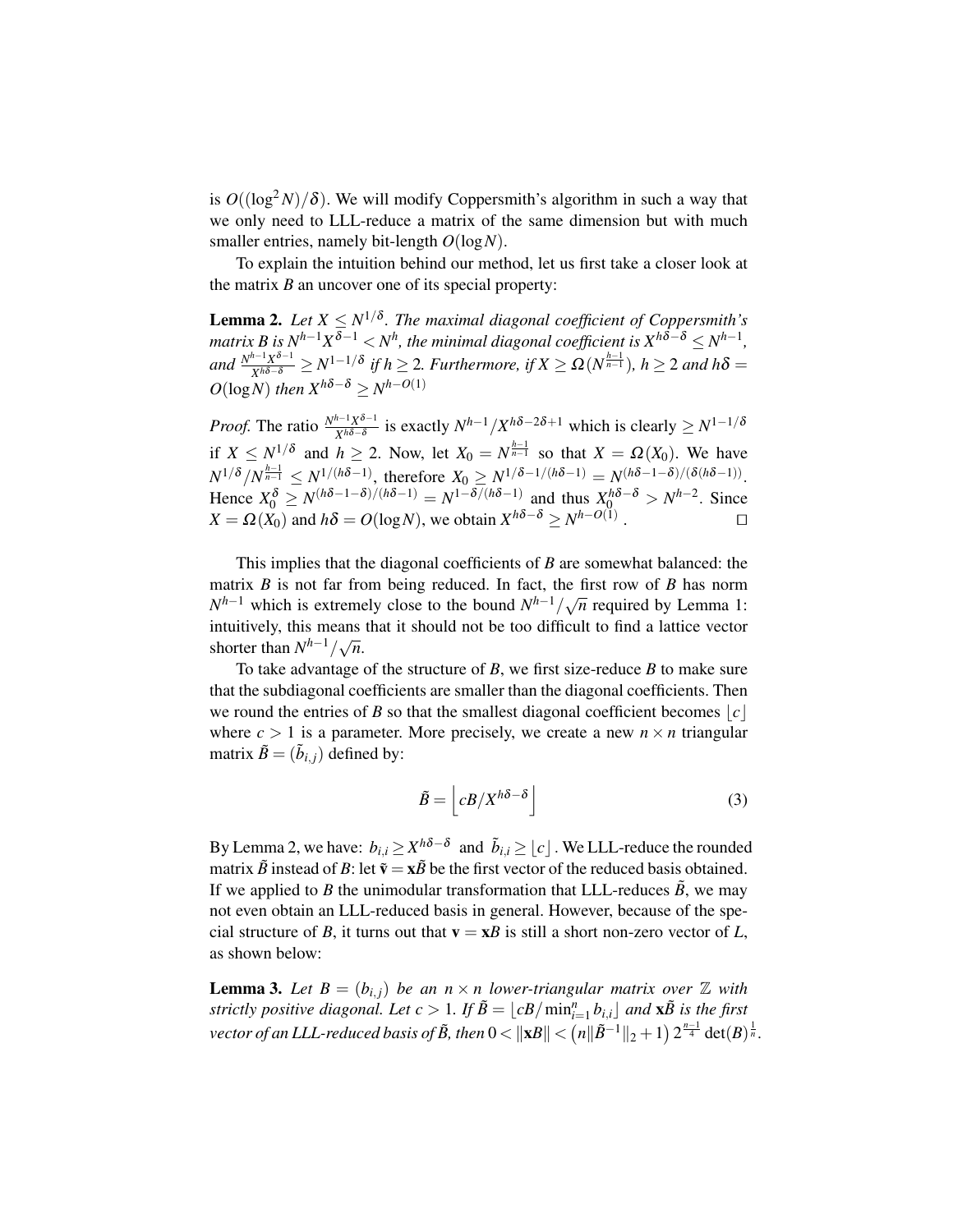*Proof.* Let  $\alpha = \min_{i=1}^{n} b_{i,i}/c$ , so that  $\tilde{B} = \lfloor B/\alpha \rfloor$ . Define the matrix  $\bar{B} = \alpha \tilde{B}$ whose entries are  $\bar{b}_{i,j} = \alpha \tilde{b}_{i,j}$ . Then  $0 \leq b_{i,j} - \bar{b}_{i,j} < \alpha$ , therefore  $\|B - \bar{B}\|_2 < n\alpha$ . We have:

$$
\|\mathbf{x}\mathcal{B}\| \le \|\mathbf{x}(\mathcal{B}-\bar{\mathcal{B}})\| + \|\mathbf{x}\bar{\mathcal{B}}\| \le \|\mathbf{x}\| \times \|\mathcal{B}-\bar{\mathcal{B}}\|_2 + \alpha \|\mathbf{x}\tilde{\mathcal{B}}\| < n \|\mathbf{x}\|\alpha + \alpha \|\mathbf{x}\tilde{\mathcal{B}}\|.
$$

Let  $\tilde{\mathbf{v}} = \mathbf{x}\tilde{B}$ . Then  $\|\mathbf{x}\| \le \|\tilde{\mathbf{v}}\| \|\tilde{B}^{-1}\|_2$ , and we obtain  $\|\mathbf{x}B\| < (n\|\tilde{B}^{-1}\|_2 + 1) \alpha \|\tilde{\mathbf{v}}\|.$ The matrix  $\tilde{B}$  is lower-triangular with all diagonal coefficients strictly positive because  $c > 1$ . Since  $\tilde{\mathbf{v}} = \mathbf{x} \tilde{B}$  is the first vector of an LLL-reduced basis of  $\tilde{B}$ , and  $\tilde{B}$  is non-singular,  $xB \neq 0$  and we have:

$$
\alpha \|\mathbf{\tilde{v}}\| \leq \alpha 2^{\frac{n-1}{4}} \det(\tilde{B})^{\frac{1}{n}} = 2^{\frac{n-1}{4}} \det(\bar{B})^{\frac{1}{n}} \leq 2^{\frac{n-1}{4}} \det(B)^{\frac{1}{n}},
$$

where we used the fact that matrices  $\tilde{B}$ ,  $\bar{B}$  and *B* are lower-triangular. The result follows by combining both inequalities.  $\Box$ 

If x*B* is sufficiently short, then it corresponds to a polynomial of the form  $v(xX)$  for some  $v(x) \in \mathbb{Z}[x]$  satisfying Lemma 1, and the rest proceeds as in Coppersmith's algorithm. The whole rounding algorithm is given in Alg. 1, which will be shown to admit a lower complexity upper-bound than Coppersmith's algorithm to compute all roots up to  $N^{1/\delta}$ .

Algorithm 1 Coppersmith's Method with Rounding

**Input:** Two integers  $N \ge 1$  and  $h \ge 2$ , a univariate degree- $\delta$  monic polynomial  $f(x) \in \mathbb{Z}[x]$  with coefficients in  $\{0,\ldots,N-1\}$  and  $2 < \delta + 1 < (\log N)/2$ . **Output:** All  $x_0 \in \mathbb{Z}$  s.t.  $|x_0| \leq N^{1/\delta}$  and  $f(x_0) \equiv 0 \mod N$ . 1: Let  $n = h\delta$ , *X* the bound given in Th. 4,  $c = (3/2)^n$  and  $t = 0$ . 2: while  $Xt < N^{1/\delta}$  do 3:  $f_t(x) = f(Xt + x) \in \mathbb{Z}[x].$ 4: Build the  $n \times n$  matrix *B* whose rows are the  $g_{i,j}(xX)$ 's defined by (1). 5: Size-reduce *B* without modifying its diagonal coefficients. 6: Compute the matrix  $\tilde{B} = |cB/X^{h\delta-\delta}|$  obtained by rounding *B*. 7: Run the  $L^2$  algorithm [18] on the matrix  $\tilde{B}$ . 8: Let  $\tilde{\mathbf{v}} = \mathbf{x} \tilde{B}$  be the first vector of the reduced basis obtained. 9: The vector  $\mathbf{v} = \mathbf{x}B$  corresponds to a polynomial of the form  $v(xX)$  for some  $v(x) \in \mathbb{Z}[x]$ . 10: Compute all the roots  $x'_0$  of the polynomial  $v(x) \in \mathbb{Z}[x]$  over  $\mathbb{Z}$ . 11: Output  $x_0 = x'_0 + Xt$  for each root  $x'_0$  which satisfies  $f_t(x'_0) \equiv 0 \pmod{N}$  and  $|x'_0| \le X$ . 12:  $t \leftarrow t+1$ . 13: end while

We now justify the bound *X* given in Alg. 1. In order for Lemma 3 to be useful, we need to exhibit an upper bound for  $\|\tilde{B}^{-1}\|_2$ :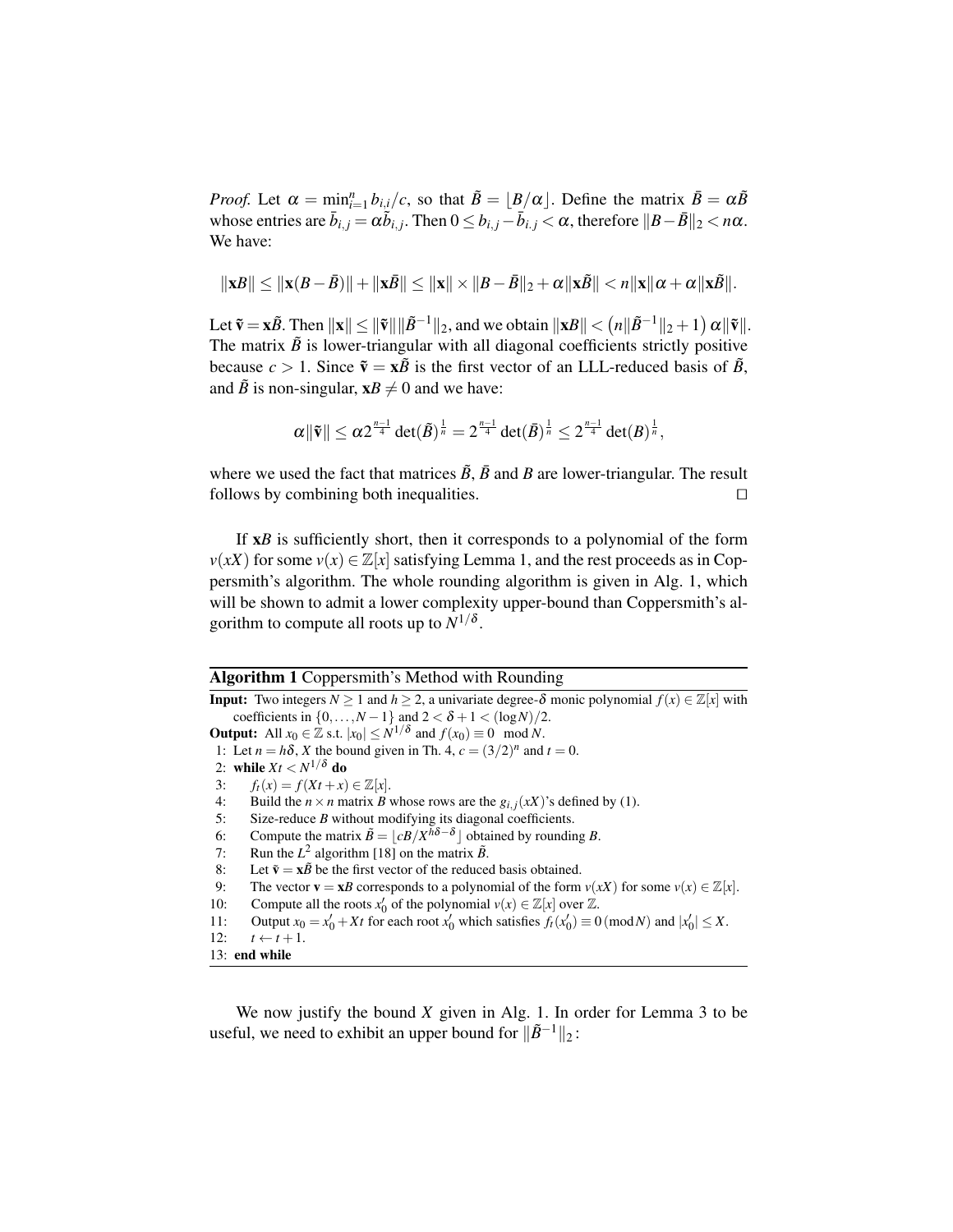**Lemma 4.** Let  $B = (b_{i,j})$  be an  $n \times n$  size-reduced lower-triangular matrix *over*  $\mathbb Z$  *with strictly positive diagonal. Let*  $c > 1$ *. If*  $\tilde{B} = \lfloor cB/\text{min}_{i=1}^n b_{i,i} \rfloor$ *, then*  $\|\tilde{B}^{-1}\|_2 \leq \sqrt$ *n*<sup>(3c−2</sup>)  $\frac{3c-2}{2c-2}\big)^{n-1}/\lfloor c \rfloor.$ 

By combining Lemmas 3 and 4, we obtain the following small-root bound *X* for Alg. 1:

**Theorem 4.** *Given as input two integers N*  $\geq$  1 *and h*  $\geq$  2, *a rational c*  $>$  1*, and a univariate degree-* $\delta$  *monic polynomial*  $f(x) \in \mathbb{Z}[x]$  *with coefficients in*  $\{0,\ldots,N-1\}$ , one loop of Alg. 1, corresponding to  $t < N^{1/\delta}/X$ , outputs all  $f(x_0 = Xt + x'_0 \in \mathbb{Z} \text{ s.t. } |x'_0| \leq X \text{ and } f(x_0) = 0 \mod N, \text{ where } n = h\delta \text{ and } h$ 

$$
X = \left\lfloor \frac{N^{\frac{h-1}{n-1}} \kappa_1^{-2/(n-1)}}{\sqrt{2} n^{1/(n-1)}} \right\rfloor \quad \text{with} \quad \kappa_1 = n^{3/2} \left(\frac{3c-2}{2c-2}\right)^{n-1} \lfloor c \rfloor^{-1} + 1 \, .
$$

*Proof.* Combining Lemma 4 with Lemma 3 where  $\det(B)^{1/n} = N^{\frac{h-1}{2}} X^{\frac{n-1}{2}}$ , we get  $0 < ||xB|| < \kappa_1 2^{\frac{n-1}{4}} N^{\frac{n-1}{2}} X^{\frac{n-1}{2}}$ . It follows that Lemma 1 is satisfied with  $M = N^{h-1}$  and  $v(xX)$  corresponding to  $xB$  if  $\|\mathbf{x}B\| \le N^{h-1}/\sqrt{M}$ *n*. This gives the following condition on the bound *X*:  $X \le N^{(h-1)/(n-1)}2^{-1/2}n^{-1/(n-1)}\kappa_1^{-2/(n-1)}$  $\frac{(-2)}{1}$ .  $\Box$ 

The bound *X* of Th. 4 is never larger than that of Cor. 2. However, if one selects  $c \geq (3/2)^n$ , then the two bounds are asymptotically equivalent. This is why Alg. 1 uses  $c = (3/2)^n$ .

### 3.2 Running time: proof of Theorem 3

The original matrix *B* had entries whose bit-size was  $O(h \log N)$ . Let  $\beta = \frac{N^h X^{\delta-1}}{X^{h\delta-\delta}}$ *Xh*δ−<sup>δ</sup> be the ratio between the maximal diagonal coefficient and the minimal diagonal coefficient of  $\tilde{B}$ . If *B* is size-reduced, the entries of the new matrix  $\tilde{B}$  =  $|cB/X^{h\delta-\delta}|$  are upper bounded by  $c\beta$ .

By Lemma 2, we know that if  $h \ge 2$ , then  $\beta \ge N^{1-1/\delta}$ , and if further  $X \ge$  $\Omega(N^{\frac{h-1}{n-1}})$  and  $h\delta = O(\log N)$ , then  $\beta = N^{O(1)}$ . Hence, the bit-size of  $\tilde{B}$ 's entries is  $\leq$  log  $c + O(\log N)$ . And the dimension of  $\tilde{B}$  is the same as *B*, *i.e.* h $\delta$ . It follows that the running time of  $L^2$  in Step 7 is  $O(\delta^6 h^6 (\log c + \log N) + \delta^5 h^5 (\log c +$  $\log N$ <sup>2</sup>) without fast integer arithmetic, which is  $O(\delta^5 h^5 (\log c + \log N)^2)$  because  $\delta < (\log N)/2 - 1$ , and is  $O((h\delta)^{5+\epsilon}(\log c + \log N) + (h\delta)^{\omega+1+\epsilon}(\log c +$  $log N)^{1+\epsilon}$ ) for any  $\epsilon > 0$  using fast integer arithmetic and  $\tilde{L}^1$  in Step. 7, where  $\omega \leq 2.376$  is the matrix multiplication complexity constant.

This leads to our main result (Th. 3), a variant of Coppersmith's algorithm with improved complexity upper bound. More precisely, as in Coppersmith's algorithm, one can easily prove that the number of loops performed in Alg. 1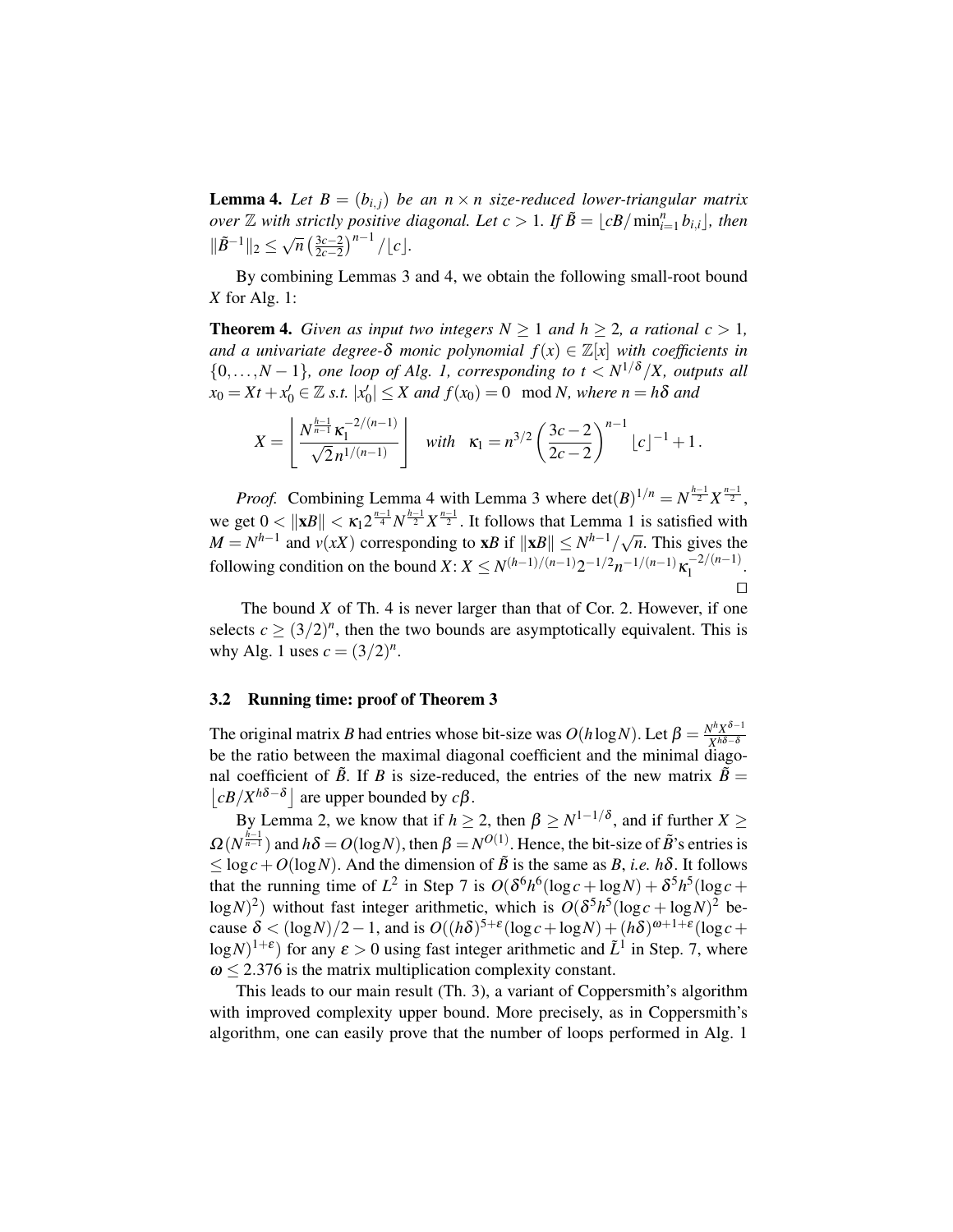is at most constant. Indeed, when  $c = (3/2)^n$ , then  $\kappa_1^{\frac{-2}{n-1}}$  converges to 1. This means that the bound *X* achieved by Th. 4 is asymptotically equivalent to the one achieved by Cor. 2, which completes the proof of Th. 3, because  $log c =$  $O(\log N)$  when  $c = (3/2)^n$ .

*Remark:* Surprisingly, Lemma 2 also allows to prove that the  $\tilde{L}^1$  algorithm, when carefully analyzed using the balancedness of the Gram-Schmidt norms, already achieves the complexity bound  $O(\log^{6+\epsilon} N)$  given in Th. 3. Indeed, using Th. 6 from [20] which gives the  $\tilde{L}^1$  complexity upper bound  $O(n^{3+\epsilon}\tau) = O(\log^{3+\epsilon} N\tau)$ where  $\tau$  is the total number of iterations, and combining it with [11] applied to Coppersmith's matrix (Lemma 2), which gives  $\tau = O(n^2 \log N) = O(\log^3 N)$ , allows to retrieve the above complexity  $O(\log^{6+\epsilon} N)$ . However, we propose in this paper a direct improvement of Coppersmith's method based on elementary tools and which can therefore be easily implemented on usual computer algebra systems (*e.g.* Sage, Magma, NTL) with immediate practical impact on cryptanalyses. Furthermore, we are not aware of any implementation of the  $\tilde{L}^1$  algorithm for the time being, which makes a practical comparison tricky.

In the sequel, we present a method that allows to speed up the exhaustive search which is performed to reach Coppersmith's bound  $N^{1/\delta}$ .

# 4 Chaining LLL

As recalled in Section 2.2, in order to find all solutions which are close to the bound  $N^{1/\delta}$ , one should not use a very large dimension (*i.e.*  $n = O(\log N)$ ). Instead, it is better to use a lattice of reasonable dimension and to perform exhaustive search on the most significant bits of *x* until finding all solutions. Namely, we consider polynomials  $f_t(x) = f(X \cdot t + x)$  where  $0 \leq t < \frac{N^{1/\delta}}{X}$  $\frac{X}{X}$  and  $X = \lfloor 2^{\frac{-1}{2}} N^{\frac{h-1}{n-1}} (n+1)^{-\frac{1}{n-1}} \rfloor$ . Thus, an initial solution *x*<sub>0</sub> that can be written  $x_0 = X \cdot t_0 + x'_0$  is obtained by finding the solution  $x'_0$  of the polynomial  $f_{t_0}$ . In this case, this solution satisfies  $|x'_0| < X$  and it has a correct size for LLL to find it using a lattice of dimension *n*. For each polynomial *f<sup>t</sup>* , one runs LLL on a certain matrix (Step 4 of Alg. 1). In Section 4.1, we describe a method that allows to take advantage of the LLL performed for the case  $t = i$  to reduce (in practice) the complexity of the LLL performed for the case  $t = i + 1$ . Thereafter, in Section 4.2 we combine this improvement with the rounding approach described in Section 3. The proofs of the results presented in this section can be found in the full version of this paper.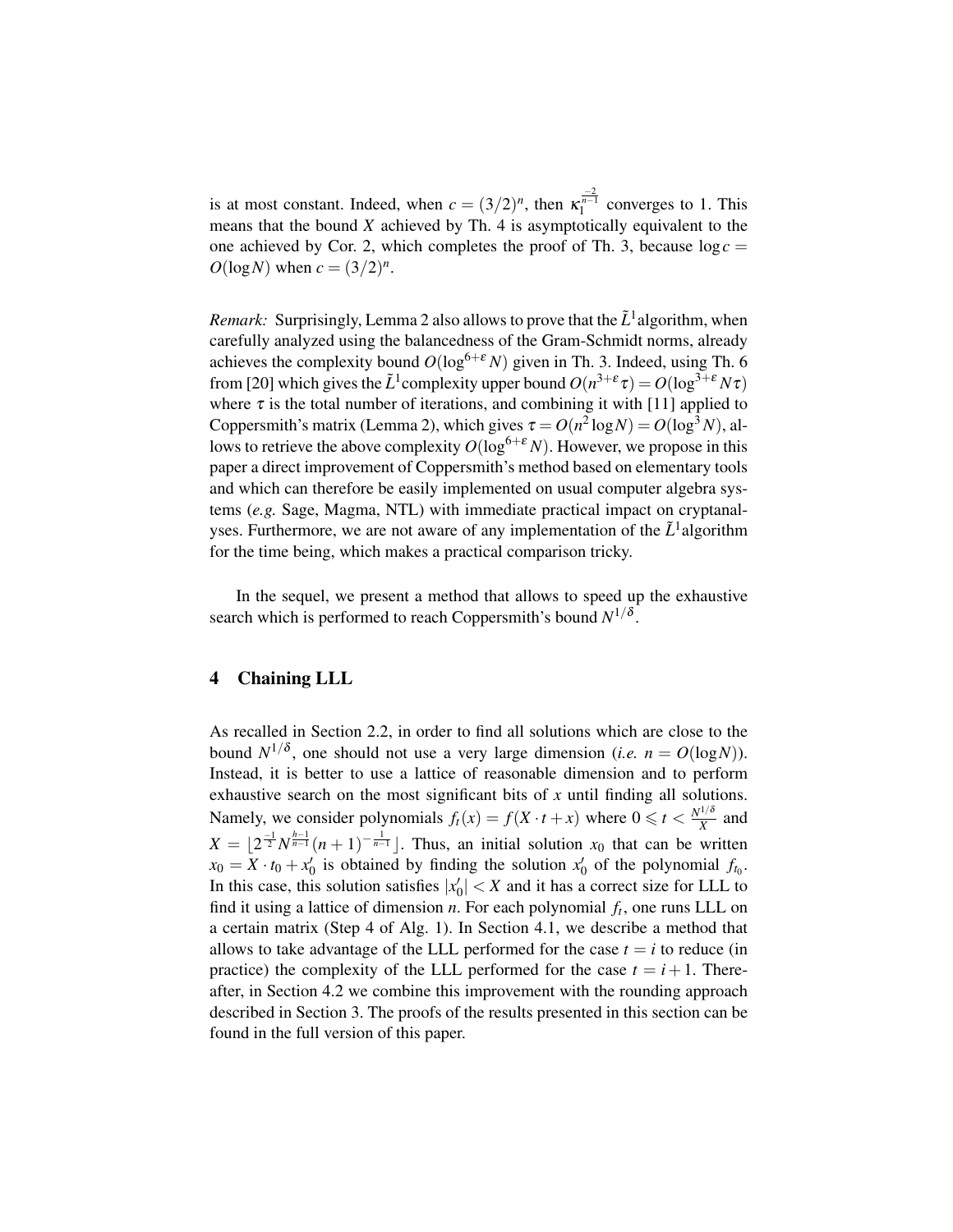#### 4.1 Exploiting Relations Between Consecutive Lattices

The following proposition discloses a surprising connection between the lattice used for the case  $t = i$  and the next lattice used for  $t = i + 1$ . This connection is based on the well-known *Pascal matrix*  $P = (p_{s,t})$  defined as the  $n \times n$  lowertriangular matrix whose non-zero coefficients are the binomials:  $p_{s,t} = \binom{s}{t}$  $f(t)$  for  $0 \le t \le s \le n-1$ .

Proposition 1. *Let B be a basis of the n-dimensional lattice used by Coppersmith's algorithm to find all small roots of the polynomial*  $f_i(x) = f(X \cdot i + x)$ *, where X is the small-root bound. Then B*·*P is a basis of the "next" lattice used for the polynomial*  $f_{i+1}(x)$ *.* 

*Proof.* Because all lattice bases are related by some unimodular matrix, it suffices to prove the statement for a special basis *B*. We thus only consider the special basis  $B = B_i$  formed by the *n* shifted polynomials constructed from  $f_i(x)$ and written in the basis  $\mathscr{B} = (1, xX^{-1}, (XX^{-1})^2, ..., (XX^{-1})^{n-1})$ . For the case  $t = i + 1$ , one tries to solve the polynomial

$$
f_{i+1}(x) = f(X \cdot (i+1) + x) = f(X \cdot i + x + X) = f_i(x+X).
$$

Therefore, the shifted polynomials constructed from  $f_{i+1}$  are the same as for the case  $t = i$ , but written in the different basis  $\mathcal{B}' = (1, xX^{-1} + 1, (xX^{-1} +$  $(1)^2, \ldots, (xX^{-1}+1)^{n-1}$ ). Yet, we need to return to the original representation of the polynomials, *i.e.* in the basis  $\mathcal{B}$ . To this end, we use the following property regarding the lower triangular Pascal matrix  $P: \mathcal{B}^{T} = P \cdot \mathcal{B}^{T}$ . As a consequence, left-multiplying each side of this equality by the matrix  $B_i$  proves that the matrix  $B_i \cdot P$  is a basis of the lattice used for finding small roots of the polynomial  $f_{i+1}(x)$ .

The proposition allows us to use different matrices to tackle the polynomial  $f_{i+1}(x)$  than the one initially used by Coppersmith's method. In particular, we can use a matrix of the form  $B^R \cdot P$  where  $B^R$  is an LLL-reduced basis of the previous lattice used to solve  $f_i(x)$ : intuitively, it might be faster to LLL-reduce such matrices than the initial Coppersmith's matrix. Although we are unable to prove this, we can show that the vectors of such a matrix are not much longer than that of *B*:

**Corollary 5** Let  $B_i^R$  be the LLL-reduced matrix used for solving  $f_t$  for  $t = i$  and *P* be the Pascal matrix. The matrix  $B_{i+1} = B_i^R \cdot P$  spans the same lattice used for *solving the case t* =  $i+1$ *. This matrix consists of vectors*  $\mathbf{b}_{i+1,j}$  *whose norms are close to vector norms of the LLL-reduced matrix*  $B_i^R$ *. Namely, for all*  $1 \leqslant j \leqslant n$ *x x k i vector horms of the EEE-reduced matrix*  $D_i$ *. <i>Namety, for an*  $1 \leq j \leq n$ <br>*we have:*  $||\mathbf{b}_{i+1,j}|| < \sqrt{n} \cdot 2^{n-1} \cdot ||\mathbf{b}_{i,j}^R||$ . *In particular, for the case i* = *t*<sub>0</sub> *the first vector of*  $B_{i+1}$  *has a norm bounded by*  $2^{n-1} \cdot N^{h-1}$ *.*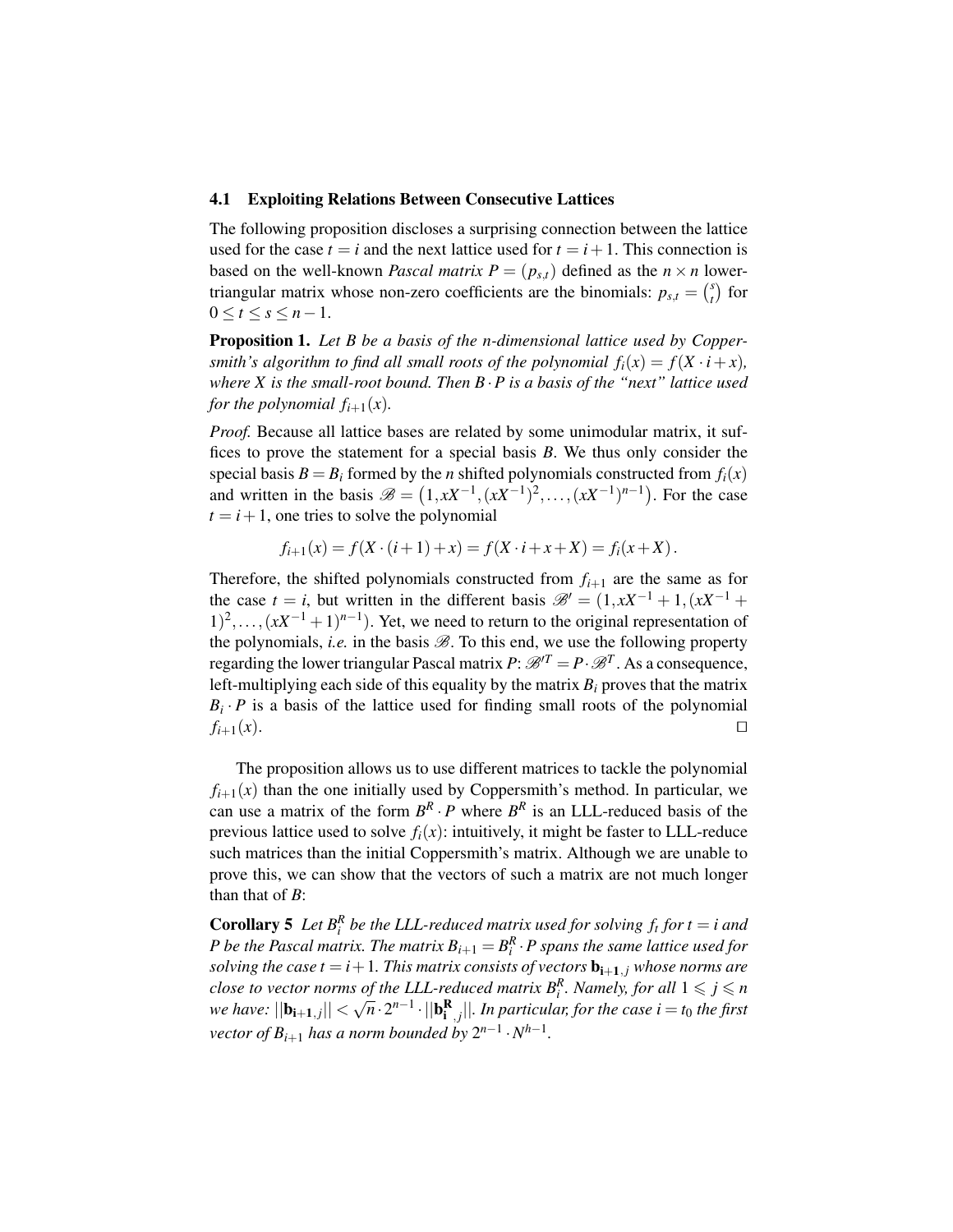Cor. 5 shows us that vectors of  $B_{i+1}$  are relatively close to the ones in the LLL-reduced matrix  $B_i^R$ . Thus, we intuitively expect the LLL-reduction of  $B_{i+1}$ to be less costly than the one of the original Coppersmith's matrix. However, our bounds are too weak to rigorously prove this. Yet, one can use this property iteratively to elaborate a new method which *chains* all LLL reductions as follows. First, one LLL-reduces  $B_0$  for the case  $t = 0$ . This gives a reduced matrix  $B_0^R$ . Then, one iterates this process by performing LLL reduction on  $B_{i+1} = B_i^R \cdot P$ (for  $i \geq 0$ ) to obtain  $B_{i+1}^R$  and so forth until all solutions are found (each time by solving the polynomial corresponding to the first vector of  $B_i^R$ ).

In the sequel, we study this *chaining method* by performing similar roundings as in Section 3 before each call of LLL reduction.

#### 4.2 Rounding and Chaining LLL

During the exhaustive search described in Section 4.1, we perform the LLL algorithm on the matrix  $B_{i+1} = B_i^R \cdot P$  for  $0 \leq i \leq N^{1/\delta}/X$ , where  $B_i^R$  is LLLreduced. It is worth noticing that the structure of  $B_i^R$  and thereby of  $B_{i+1}$ , is different from the original Coppersmith's matrix  $B_0$  (in particular, it is not triangular anymore). Yet, we are able to show that under certain conditions on  $B_{i+1}$ verified experimentally, one can combine the rounding technique of Section 3 with the chaining technique of Section 4.1. Indeed, we show that during the chaining loop, one can size-reduce  $B_{i+1}$  and then round its elements for all  $i \geq 0$ as follows:

$$
\tilde{B}_{i+1} = \left[ c B_{i+1} / \min_{1 \le i \le n} \|\mathbf{b}_i^*\| \right], \qquad (4)
$$

where  $\mathbf{b}_i^*$  are Gram-Schmidt vectors of  $B_{i+1}$  and *c* is a rational that will be determined later. Then, one applies LLL on the rounded matrix  $\tilde{B}_{i+1}$  as performed in Section 3. We obtain an LLL-reduced matrix  $\tilde{B}_{i+1}^R$  and a unimodular matrix  $\tilde{U}_{i+1}$  such that  $\tilde{U}_{i+1} \cdot \tilde{B}_{i+1} = \tilde{B}_{i+1}^R$ . Then one shows that by applying  $\tilde{U}_{i+1}$  on  $B_{i+1}$ , the first vector of this matrix  $\tilde{U}_{i+1} \cdot B_{i+1}$  is a short vector that allows to find the solutions provided that they are smaller than a bound *X* that will be determined latter. For the sake of clarity, in the sequel we denote by *B* the matrix  $B_{i+1}$ , and by  $xB$ , the first vector of matrix  $\tilde{U}_{i+1} \cdot B_{i+1}$ . We would like to exhibit an upperbound on  $\|\mathbf{x}B\|$ . To this end, we will need, as in Section 3, to upper-bound the value  $\|\tilde{B}^{-1}\|_2$ . This is done in the following lemma:

**Lemma 5.** *Let*  $B = (b_{i,j})$  *be an n* × *n* non-singular integral matrix and  $\alpha \ge 1$  $s$ uch that n $\alpha\|B^{-1}\|_2 < 1$ . Then the matrix  $\tilde{B} = \lfloor B/\alpha \rfloor$  is invertible with  $\|\tilde{B}^{-1}\|_2 \leq 1$  $\alpha \|B^{-1}\|_2 (1 - n\alpha \|B^{-1}\|_2)^{-1}.$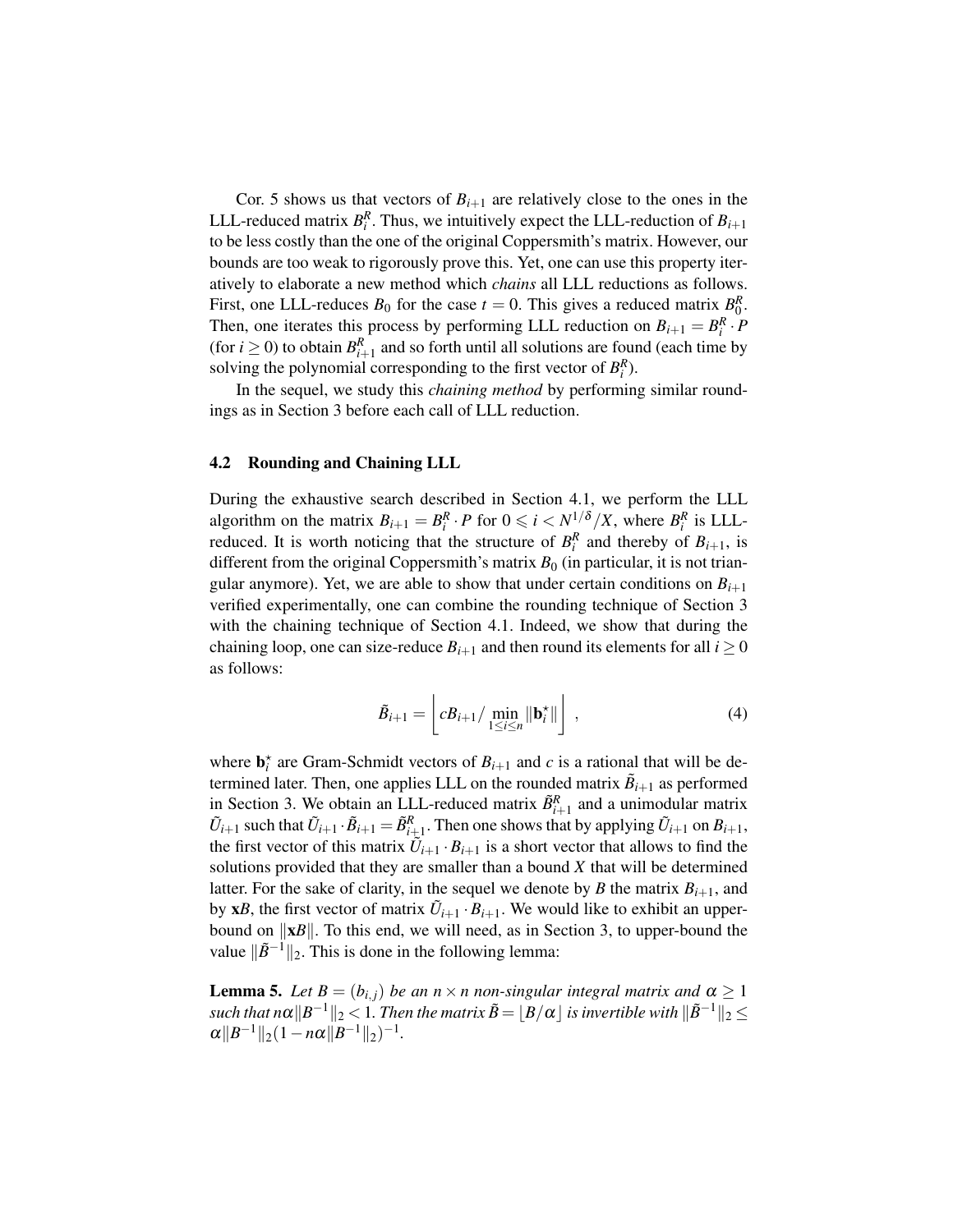As one can see, this value depends on  $||B^{-1}||_2$  which is given in Lemma 6.

**Lemma 6.** Let *B* be an  $n \times n$  non-singular size-reduced matrix, with Gram-*Schmidt vectors*  $\mathbf{b}_i^*$ . *Then*  $||B^{-1}||_2 \leq \sqrt{n}(3/2)^{n-1}/\min_{1 \leq i \leq n} ||\mathbf{b}_i^*||$ .

One can now give an upper-bound on  $\|\mathbf{x}B\|$ :

**Corollary 6** Let  $B = (b_{i,j})$  be an  $n \times n$  size-reduced non-singular matrix over  $\mathbb{Z}$ . *Let*  $\alpha \geq 1$  *such that*  $n^2 \alpha ||B^{-1}||_2 < 1$ *. Then*  $\tilde{B} = \lfloor cB/\text{min}_{1 \leq i \leq n} ||\mathbf{b}_i^{\star}|| \rfloor = \lfloor B/\alpha \rfloor$ is non-singular. And if  $\mathbf{x}\tilde{B}$  is the first vector of an LLL-reduced basis of  $\tilde{B}$ , then:  $0 < ||$ **x***B* $|| < \frac{c^{\frac{n+1}{n}}}{(c - n^{3/2}(3/2)n - 1)(c)}$  $\frac{c^{\frac{n+1}{n}}}{(c-n^{3/2}(3/2)^{n-1})(c-n^{5/2}(3/2)^{n-1})^{1/n}} 2^{\frac{n-1}{4}} \det(B)^{\frac{1}{n}}.$ 

Again, if  $\|\mathbf{x}B\|$  is sufficiently short, then it corresponds to a polynomial of the form  $v(xX)$  for some  $v(x) \in \mathbb{Z}[x]$  satisfying Lemma 1. In particular, for the case  $t = t_0$ , solving this polynomial equation would allow to retrieve the solution *x*<sub>0</sub>. Note that the condition  $n^2 \alpha ||B^{-1}||_2 < 1$  specified in Cor. 6 gives a condition on the rational *c*. Indeed, since  $\alpha = \min_{1 \le i \le n} ||\mathbf{b}_i^*||/c$  and using Lemma 6, one gets:  $n^2 \alpha ||B^{-1}||_2 \leqslant n^2 \frac{\min_{1 \leq i \leq n} ||\mathbf{b}_i^{\star}||}{c}$ *c*  $\sqrt{n}(3/2)^{n-1}$  $\frac{\sqrt{n}(3/2)^{n-1}}{\min_{1 \le i \le n} \|\mathbf{b}_i^*\|} \le \frac{n^{5/2}(3/2)^{n-1}}{c} < 1$  that is *c* should be such that  $c > n^{5/2} (3/2)^{n-1}$ . The whole chaining and rounding algorithm is depicted in Algorithm 2. Note that in practice, we do not need to perform Step 8 of Alg. 2 and that  $\min_{1 \le i \le n} ||\mathbf{b}_{t+1}||$  can be estimated instead of being computed in Step 9 (see Section 4.3 for more details).

In the following, we give a small-root bound *X* on the solution  $x'_0$  sufficient to guarantee success:

**Theorem 7.** Given as input two integers  $N \geq 1$  and  $h \geq 2$ , a rational  $c >$  $n^{5/2}(3/2)^{n-1}$ , and a univariate degree- $\delta$  monic polynomial  $f(x) \in \mathbb{Z}[x]$  with *coefficients in*  $\{0, \ldots, N-1\}$ *, one loop of Alg. 2, corresponding to t* <  $N^{1/\delta}/X$ *, outputs all*  $x_0 = Xt + x'_0 \in \mathbb{Z}$  *s.t.*  $|x'_0| \leq X$  *and*  $f(x_0) = 0 \mod N$ *, and*  $n = h\delta$ *, where*

$$
X=\left\lfloor \frac{N^{\frac{h-1}{n-1}}\kappa_2^{\frac{-2}{n-1}}}{\sqrt{2}\,n^{1/(n-1)}}\right\rfloor \text{ and } \kappa_2=\frac{c^{\frac{n+1}{n}}}{(c-n^{3/2}(3/2)^{n-1})(c-n^{5/2}(3/2)^{n-1})^{1/n}}.
$$

The bound *X* of Th. 7 is never larger than that of Cor. 2. However, if one selects  $c > n^{5/2} (3/2)^{n-1}$ , then the two bounds are asymptotically equivalent. This is why Alg. 2 uses  $c = n^{5/2} (3/2)^n$ .

# 4.3 Complexity Analysis: A Heuristic Approach

The complexity of Alg. 2 relies on the complexity of the LLL-reduction performed in Step 10. The cost of this reduction depends on the size of coefficients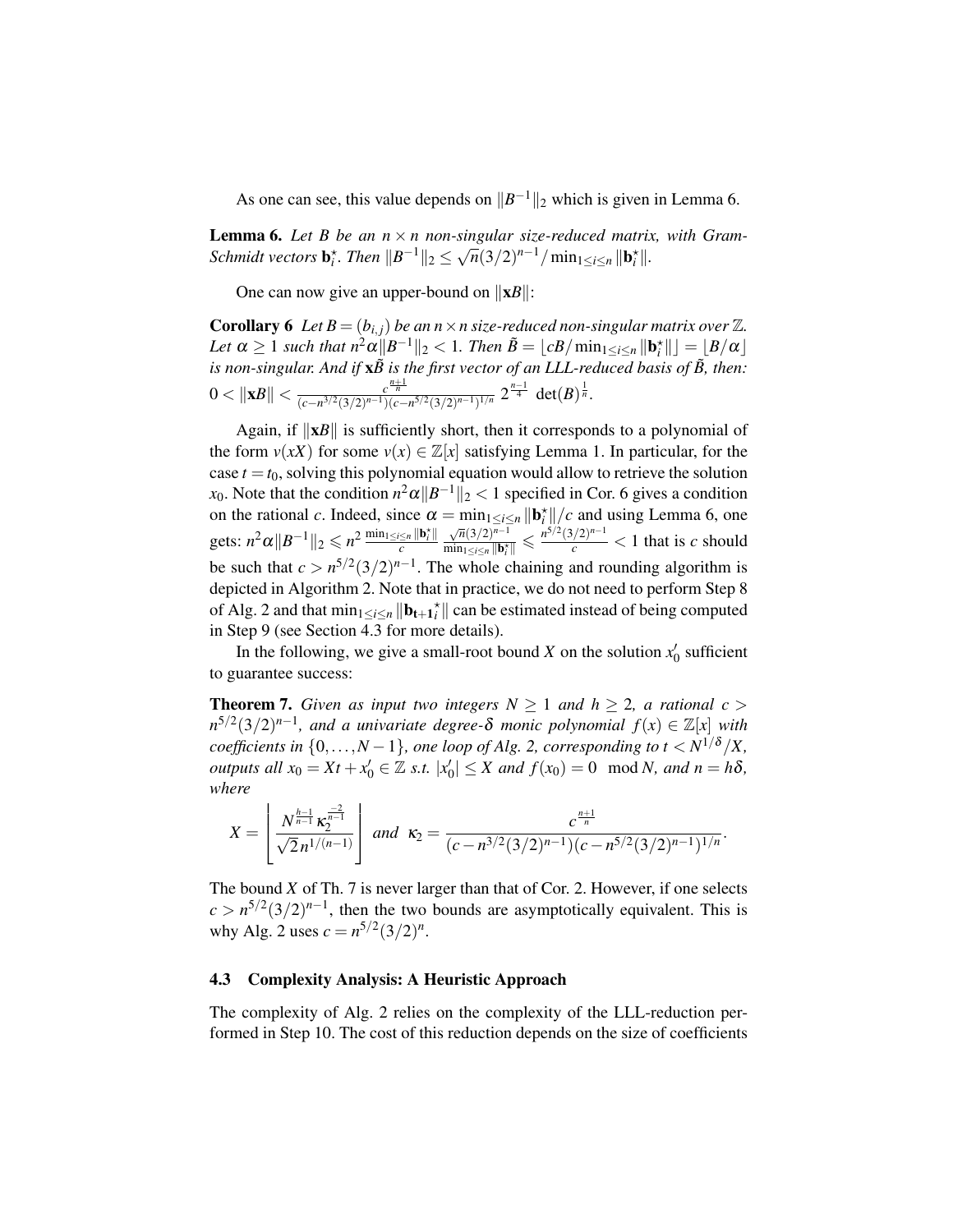#### Algorithm 2 Coppersmith's Method with Chaining and Rounding

**Input:** Two integers  $N \ge 1$  and  $h \ge 2$ , a univariate degree- $\delta$  monic polynomial  $f(x) \in \mathbb{Z}[x]$  with coefficients in  $\{0,\ldots,N-1\}$  and  $2 < \delta + 1 < (\log N)/2$ .

- **Output:** All  $x_0 \in \mathbb{Z}$  s.t.  $|x_0| \leq N^{1/\delta}$  and  $f(x_0) \equiv 0 \mod N$ .
- 1: Performs Step 1 and Steps 3 to 7 of Alg. 1. Step 7 returns  $\tilde{B}_0^R$  and  $\tilde{U}_0$  such that  $\tilde{U}_0 \cdot \tilde{B}_0 = \tilde{B}_0^R$ .
- 2: Let  $n = h\delta$ , X the bound given in Th. 7,  $c = n^{\frac{5}{2}}(\frac{3}{2})^n$ ,  $t = 0$ , P is the  $n \times n$  lower triangular Pascal matrix.
- 3: Compute the matrix  $\tilde{U}_0 \cdot B_0$ , where  $B_0$  is the matrix computed in Step 5 of Alg. 1.
- 4: The first vector of  $\tilde{U}_0 \cdot B_0$  corresponds to a polynomial of the form  $v(xX)$  for some  $v(x) \in \mathbb{Z}[x]$ .
- 5: Compute and output all roots  $x_0 \in \mathbb{Z}$  of  $v(x)$  satisfying  $f(x_0) \equiv 0 \pmod{N}$  and  $|x_0| \leq X$ .
- 6: while  $Xt < N^{1/\delta}$  do
- 7: Compute the matrix  $B_{t+1} = \tilde{U}_t \cdot B_t \cdot P$ .
- 8: Size-reduce  $B_{t+1}$ .<br>9: Compute the matr
- 9: Compute the matrix  $\tilde{B}_{t+1} = \left[ cB_{t+1} / \min_{1 \le i \le n} \|\mathbf{b}_{t+1} \right]$  obtained by rounding  $B_{t+1}$ .
- 10: Run  $L^2$  algorithm on matrix  $\tilde{B}_{t+1}$  which returns  $\tilde{B}_{t+1}^R$  and  $\tilde{U}_{t+1}$  s.t.  $\tilde{U}_{t+1} \cdot \tilde{B}_{t+1} = \tilde{B}_{t+1}^R$ .
- 11: Compute the matrix  $\tilde{U}_{t+1} \cdot B_{t+1}$ .
- 12: The first vector of  $\tilde{U}_{t+1} \cdot B_{t+1}$  corresponds to a polynomial of the form  $v(xX)$ .
- 13: Compute all the roots  $x'_0$  of the polynomial  $v(x) \in \mathbb{Z}[x]$  over  $\mathbb{Z}$ .
- 14: Output  $x_0 = x'_0 + Xt$  for each root  $x'_0$  which satisfies  $f(x'_0 + Xt) \equiv 0 \pmod{N}$  and  $|x'_0| \le X$ .
- 15:  $t \leftarrow t+1$ . 16: end while

in matrix  $B = \tilde{B}_{t+1}$ , which itself depends on the value  $\min_{1 \le i \le n} ||\mathbf{b}_i^*||$ . The exact knowledge of this value does not seem straightforward to obtain without computing the Gram-Schmidt matrix explicitly. However, experiments show that the Gram-Schmidt curve is roughly decreasing, *i.e.*  $\min_{1 \le i \le n} ||\mathbf{b}_i^*|| \approx ||\mathbf{b}_n^*||$  and is roughly symmetric: *i.e.*  $\log \|\mathbf{b}_{i}^{\star}\| - \log \|\mathbf{b}_{n/2}^{\star}\| \approx \log \|\mathbf{b}_{n/2}^{\star}\| - \log \|\mathbf{b}_{n- i+1}^{\star}\|$  . If we assume these two experimental facts, we deduce that  $\|\mathbf{b}_{n/2}^{\star}\| \approx |\det(B)|^{1/n}$ . By duality, this means that  $\|\mathbf{b}_n^*\| \approx |\det(B)|^{2/n} / \|\mathbf{b}_1^*\|$ . Furthermore, from the definition of the Gram-Schmidt orthogonalization, we know that  $\|\mathbf{b}_1^{\star}\| = \|\mathbf{b}_1\|$ , where  **is the first vector of matrix** *B***. Therefore we have:** 

$$
\min_{1 \le i \le n} \|\mathbf{b}_i^{\star}\| \approx \|\mathbf{b}_n^{\star}\| \approx |\det(B)|^{2/n} \|\mathbf{b}_1^{\star}\|^{-1} = N^{h-1} X^{n-1} \|\mathbf{b}_1\|^{-1},\tag{5}
$$

Thus, we need an estimation on  $\|\mathbf{b}_1\|$ . Since in practice matrix  $B = B_{i+1}$  $\tilde{U}_i \cdot B_i \cdot P$  is already nearly size-reduced, one can skip Step 8 of Alg. 2. Therefore, vector  $\mathbf{b}_1$  is the first vector of matrix  $\tilde{U}_i \cdot B_i \cdot P$ . Using Cor. 6, one deduces that the first vector matrix  $\tilde{U}_i \cdot B_i$  is roughly as short as the first vector of an LLL-reduced matrix. From the well-known experimental behavior of LLL [17], we can model the first vector of the LLL-reduced basis as a "random" vector of norm  $\approx 1.02^n |\det(B)|^{1/n}$ . Since the Pascal matrix *P* has a norm smaller than  $2^{n-1}$ , one gets the bound  $||\mathbf{b}_1|| \leq \sqrt{n}$  $\sqrt{n}2^{n-1}1.02^n|\det(B)|^{1/n}$ . Therefore, we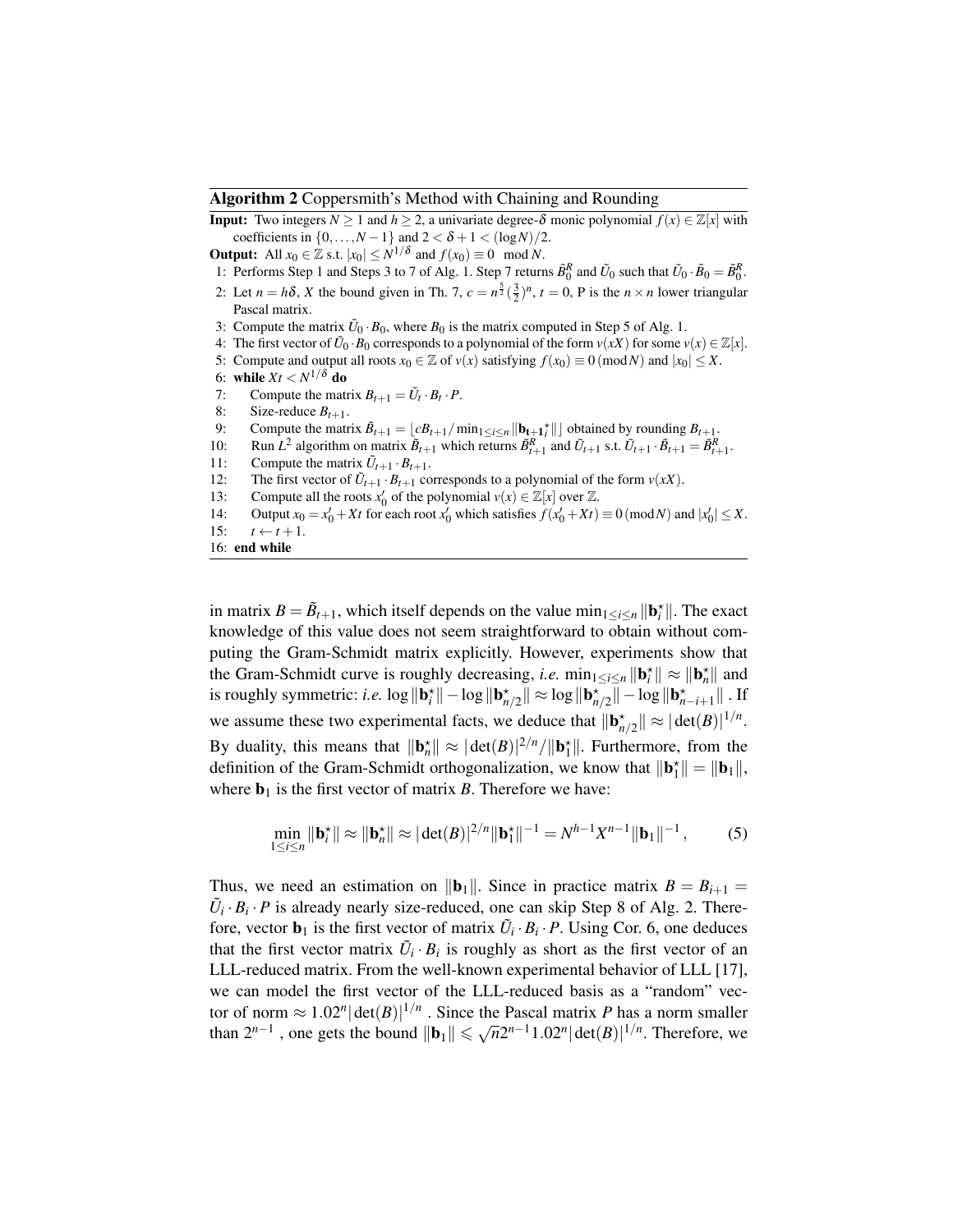deduce that:  $\min_{1 \le i \le n} ||\mathbf{b}_i^{\star}|| \approx |\det(B)|^{1/n}/(\sqrt{1})$  $\overline{n}2^{n-1}1.02^n$ ). In practice, we conjecture that  $\min_{1 \le i \le n} ||\mathbf{b}_i^{\star}|| > |\det(B)|^{1/n}/\beta^n$ , where  $\beta < 2$  (see Fig. 5 in Sec. 5).

This discussion leads to the following heuristic approach regarding the method: firstly, one should rather use the estimation (5) in Step 9 of Alg. 2, instead of explicitly computing the Gram-Schmidt matrix; secondly, one can skip Step 8 of Alg. 2. This heuristic version of Algorithm 2 is the one we used during our experiments, all these assumptions were always verified.

To conclude our analysis, it suffices to reduce a rounded matrix such that  $\max_{1 \leq i \leq n} \|\tilde{\mathbf{b}}_i^*\| \leq c \max_{1 \leq i \leq n} \|\mathbf{b}_i^*\| / \min_{1 \leq i \leq n} \|\mathbf{b}_i^*\| \leq c\beta^{2n}$ , instead of being such that  $\max_{1 \le i \le n} ||\tilde{\mathbf{b}}_i^{\star}|| \le \beta^n |\det(B)|^{1/n}$ . This means that we are trading entries of size  $O(n)$ . Therefore, by considering  $n = O(\log N)$ , we obtain the same complexity as in Theorem 3 but in a heuristic way. However, even if both asymptotic complexities are identical, in practice for reasonable dimensions the speed-up brought by using Alg. 2 rather than Alg. 1 is considerable (see Section 5). Indeed, the LLL-reduction of matrix  $\tilde{U}_i \cdot B_i \cdot P$  (Step 10 of Alg. 2) performs surprisingly faster than expected. This comes from the fact that for reasonable dimensions, the Gram-Schmidt curve of this matrix remains quite close to the one of matrix  $\tilde{U}_i \cdot B_i$ , where  $\tilde{U}_i \cdot B_i$  turns out to be LLL-reduced (or nearly). Besides, the overall running-time of Alg. 2 is approximately the time spent to perform one LLL-reduction, multiplied by the number of executed loops, *i.e.* by  $N^{1/\delta}/X$ .

### 5 Experiments

We implemented Coppersmith's algorithm and our improvements (Algs. 1 and 2) using Shoup's NTL library [21]. However, for the LLL reduction, we used the fplll implementation [3] by Cadé *et al.*, which includes the  $L^2$  algorithm [18]: fplll is much faster than NTL for Coppersmith's matrices. It should be stressed that fplll is a wrapper which actually implements several variants of LLL, together with several heuristics:  $L^2$  is only used as a last resort when heuristic variants fail. This means that there might be a discrepancy between the practical running time and the theoretical complexity upper bound of LLL routines. Our test machine is a 2.93-GHz Intel Core 2 Duo processor E7500 running on Fedora. Running times are given in seconds. Like in [10], we used the case  $\delta = 3$ , and *N* an RSA-type modulus: the exact polynomial congruence is derived from RSA encryption with public exponent  $\delta$ . Then, one loop of Coppersmith's algorithm , with *n* = 3*h*, can find all roots *x*<sub>0</sub> as long as  $|x'_0| \le X = \lfloor 2^{-1/2} N^{\frac{h-1}{n-1}} n^{-\frac{1}{n-1}} \rfloor$ . For a fixed *h*, the rounding strategy (Alg. 1) gives a worse bound than *X*, but the difference can be made arbitrarily small by increasing the parameter *c*: in our experiments, we therefore chose the smallest value of *c* such that  $\kappa_1^{\frac{-2}{n-1}}$  and  $\kappa_2^{\frac{-2}{n-1}}$ are larger than 0.90, so that the new bound is never less than the old bound *X* by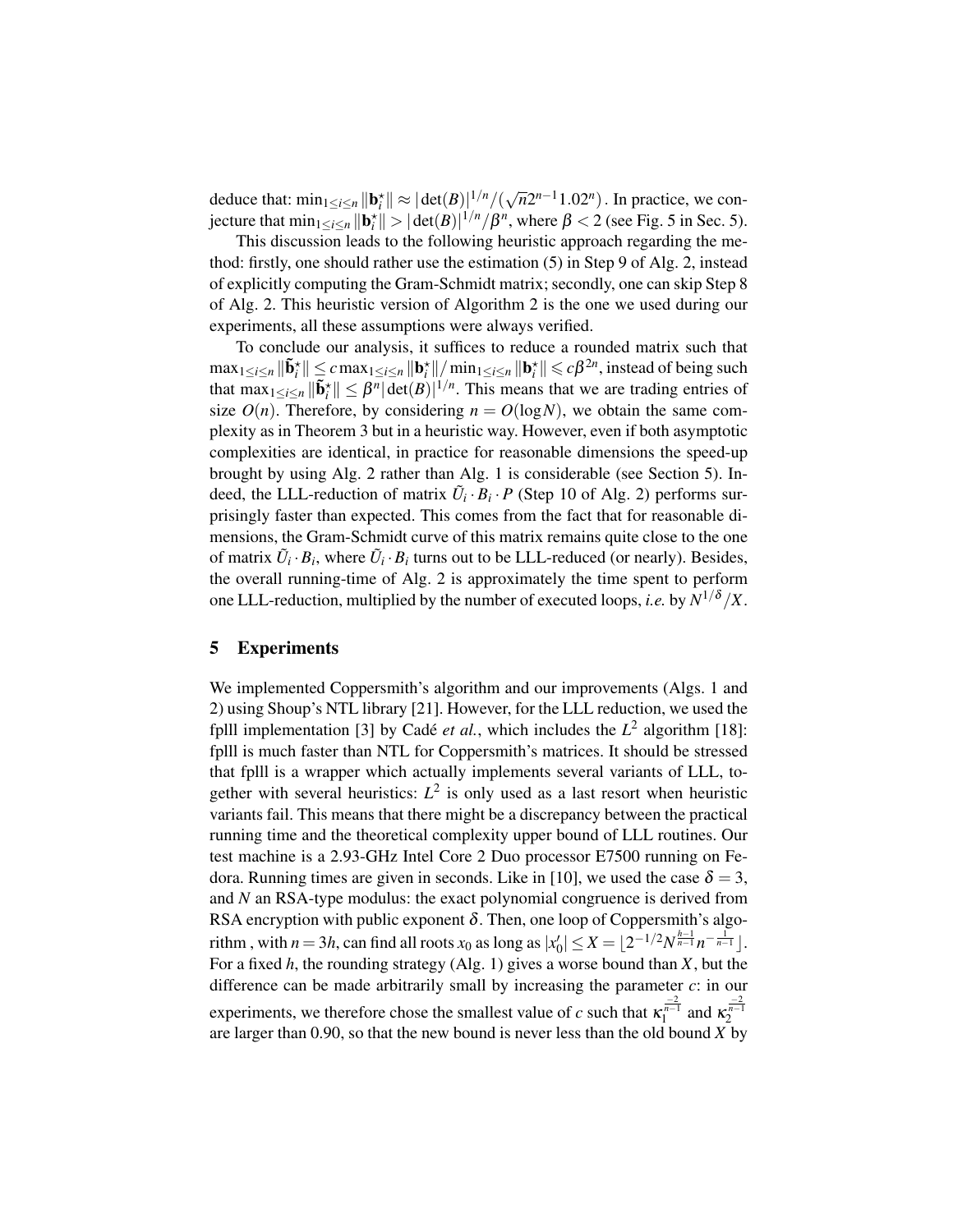more than 10%, which is essentially the same. However, we note that the value *c* can be taken smaller in practice.

Furthermore, it is worth noticing that since the value  $\alpha$  is not significant in itself, in order to increase the efficiency, one can round matrices at negligible cost by taking  $\alpha := 2^{\lfloor \log_2(\alpha) \rfloor}$  and performing shifts of  $\lfloor \log_2(\alpha) \rfloor$  bits. In the same vein, one can increment *t* by 2 instead of 1 in Coppersmith's algorithm or in Step 12 of Alg. 1, and one can multiply the matrix  $\tilde{U}_i \cdot B_i$  by  $P^2$  instead of *P* in Step 7 of Alg. 2. This comes from the fact that if  $0 < x'_0 < X$  (resp.  $-X < x'_0 < 0$ ), then  $x'_0 - X$  (resp.  $x'_0 + X$ ) is also a valid solution. This refinement allows to divide by 2 the global timing of Coppersmith's algorithm and Alg. 1. However, it seems to be much less relevant when applied to Alg. 2.

Figures 1 and 2 summary our limited experiments respectively comparing one loop of Coppersmith's algorithm with Alg. 1 and Alg. 2 in practice. They provide the bit-length of *X* and the corresponding running times of the lattice reduction only, because the cost of solving a univariate equation over  $\mathbb Z$  turns out to be much less in practice. Running times are given as averages over 5 samples. For a typical case where  $\lceil \log N \rceil = 2048$ , the whole Coppersmith's algorithm would perform in  $((2048/3 - 666))/2) \times 6431.2 \approx 6.7$  years and the new Alg. 2 would perform in  $(2048/3–666) \times 15.52 \approx 11.8$  days, which is about 207 times faster (see Fig. 2 and 6).

method for cubic congruences

| Size | Data           | Parameter h     |             |             |       |         |
|------|----------------|-----------------|-------------|-------------|-------|---------|
| of N | type           | $\overline{10}$ | 15          | 20          | 25    | 30      |
|      | Size of $X$    | 318             | 324         | 328         | 331   | 332     |
|      | $T_{original}$ | 2.54            | 30.48       | 216.3       | 793.4 | 3720.8  |
| 1024 | Trounded       | 0.68            | 4.49        | 18.22       | 48.17 | 175.9   |
|      | Speed-up       | 3.74            | 6.79        | 11.87       | 16.47 | 21.16   |
|      | Size of $X$    | 634             | 650         | 658         | 663   | 666     |
|      | $T_{original}$ | 13.47           | 150.7       | 865.7       | 3078  | 10146.7 |
| 2048 | $T_{rounding}$ | 3.14            | 17.79       | 63.3        | 166.4 | 379.8   |
|      | Speed-up       | 4.29            | 8.40        | 13.67       | 18.50 | 26.72   |
|      | Size of $X$    | 1270            | 1302        | 1318        | 1327  | 1333    |
|      | $T_{original}$ |                 | 41.45 582.6 | 3162        | 11968 | 42053   |
| 4096 | $T_{rounded}$  | 7.07            |             | 43.25 157.5 | 449.8 | 1301.5  |
|      | Speed-up       | 5.86            |             | 13.47 20.07 | 26.61 | 32.31   |
|      |                |                 |             |             |       |         |

Fig. 1. Bounds and running time of rounding Fig. 2. Bounds and running time of rounding plus chaining method for cubic congruences

| <br>monion for choic congruences |                                              |             |        |                     |        |               |  |
|----------------------------------|----------------------------------------------|-------------|--------|---------------------|--------|---------------|--|
| Size                             | Data                                         | Parameter h |        |                     |        |               |  |
| of N                             | type                                         | 10          | 15     | 20                  | 25     | 30            |  |
|                                  | Size of $X$                                  | 316         | 323    | 327                 | 330    | 332           |  |
|                                  | $T_{original}$                               | 2.14        | 23.55  | 161.55              | 646.37 | 1955.1        |  |
| 1024                             | $T_{rc}$                                     | 0.04        | 0.42   | 1.71                | 5.56   | 12.71         |  |
|                                  | $\overline{Speed - up_{rc}}$                 | 53.5        | 56.07  | 94.47               | 116.25 | 153.83        |  |
|                                  | Size of $X$                                  | 633         | 649    | 657                 | 663    | 666           |  |
|                                  | $T_{original}$                               | 8.21        | 95.12  | $\overline{6}41.22$ |        | 2299.5 6431.2 |  |
| 2048                             | $T_{rc}$                                     | 0.07        | 0.55   | 2.39                | 7.75   | 15.52         |  |
|                                  | $Speed-up_{rc}$                              | 117.28      | 172.95 | 268.29              | 296.71 | 414.38        |  |
|                                  | Size of $X$                                  | 1270        | 1302   | 1318                | 1327   | 1333          |  |
|                                  | $T_{original}$                               | 27.64       | 378.62 | 2226                | 8303.2 | 25813         |  |
| 4096                             | $T_{rc}$                                     | 0.11        | 0.87   | 3.73                | 11.72  | 29.65         |  |
|                                  | $Speed - up_{rc}   251.27   435.19   596.78$ |             |        |                     | 708.46 | 870.6         |  |
|                                  |                                              |             |        |                     |        |               |  |

From Figure 3, we see that we already get significant speedups (say, larger than 10) even for small values of *h* and typical sizes of *N*, by using the rounding method (Alg. 1). The speedup grows when log*N* or *h* grows: for fixed *N*, the speedup grows roughly a bit less than quadratically in *h*, whereas the theoretical analysis gives a speedup linear in *h*. From Figure 4, we see that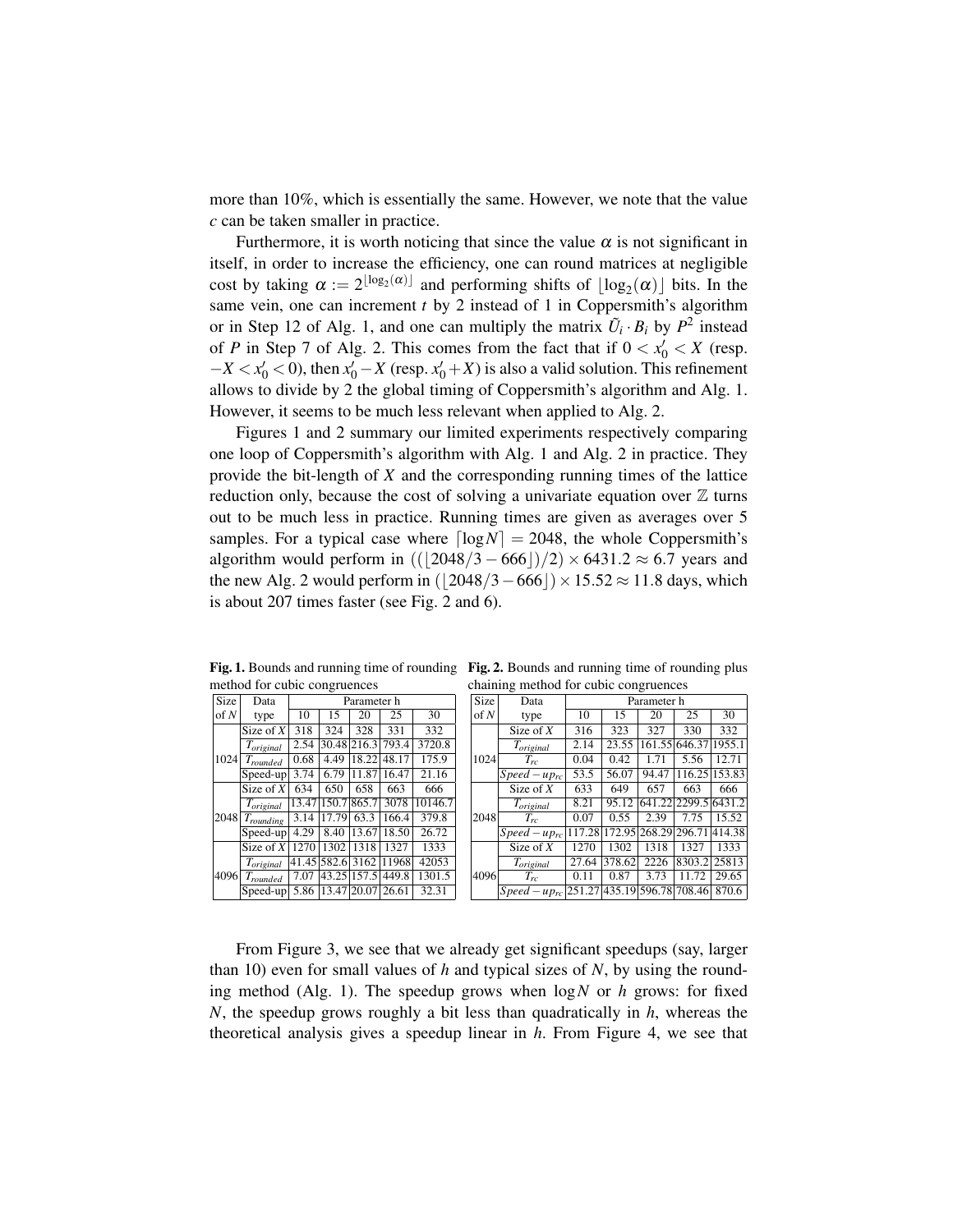

Fig. 3. Speed-up of rounding method

Fig. 4. Speed-up of rounding plus chaining method

we can obtain more speedups as the sizes of *N* or *h* increase, by using the rounding and chaining method (Alg. 2). Hence, our improvement is practical and allows to get much closer to the asymptotic small-root bound. Furthermore, we verify the assumption on value  $\min_{1 \le i \le n} ||b_i^*||$  for matrix *B*. Let  $\max_{1 \leq i \leq n} \|\mathbf{b}_i^*\| \approx \beta_1^n \text{vol}(L)^{1/n}$  and  $\min_{1 \leq i \leq n} \|\mathbf{b}_i^*\| \approx \beta_2^n \text{vol}(L)^{1/n}$ . In this paper, we have assumed that  $\beta_1 = 1/\beta_2$ . We summary the results of our experiments for  $\lceil \log N \rceil = 512$  with dimensions 30, 60, 90, 120, 150 in Table 5. We can see that  $\beta_1 \times \beta_2 \approx 1$  and that  $\beta_1 \leq 2$ . This means our assumptions are reasonable.

| Fig. 5. Beta values for $\lceil \log N \rceil = 512$ |                                                                  |    |    |    |                                    |  |  |
|------------------------------------------------------|------------------------------------------------------------------|----|----|----|------------------------------------|--|--|
| Data                                                 | Parameter h                                                      |    |    |    |                                    |  |  |
| type                                                 | 10                                                               | 20 | 30 | 40 | 50                                 |  |  |
| $\beta_1$                                            |                                                                  |    |    |    | 1.7582 1.8751 1.9093 1.9218 1.9435 |  |  |
| B,                                                   | $0.5460 \times 0.5271 \times 0.5155 \times 0.5091 \times 0.5077$ |    |    |    |                                    |  |  |
| product 0.9600 0.9883 0.9842 0.9785 0.9867           |                                                                  |    |    |    |                                    |  |  |

|  | Fig. 6. Timings comparisons for the total method |  |  |
|--|--------------------------------------------------|--|--|
|  |                                                  |  |  |

|            | log N      |                       |               |  |  |  |
|------------|------------|-----------------------|---------------|--|--|--|
|            | 1024       | 2048                  | 4096          |  |  |  |
| Original   | $5.8$ days | $6.7$ years           | 1757782 years |  |  |  |
| Alg. $2$   |            | $1.8$ hours 11.8 days | 4038 years    |  |  |  |
| $Speed-up$ | 77         | 207                   | 435           |  |  |  |

### 6 Other Small-Root Algorithms

Other small-root algorithms (see the surveys [14, 16]) are based on the same main ideas where LLL reduction plays a crucial role. Due to the different structure of the matrices in these settings, a direct application of our new approach does not seem to provide the same speedup. We leave it as an open problem to obtain polynomial (non-constant) speedups for these other small-root algorithms: this might be useful to make practical attacks on certain fully homomorphic encryption schemes (see [5]). See the extended version of this paper for a further discussion on these generalizations.

Acknowledgements. We would like to thank the anonymous reviewers of PKC'14 for their valuable comments.